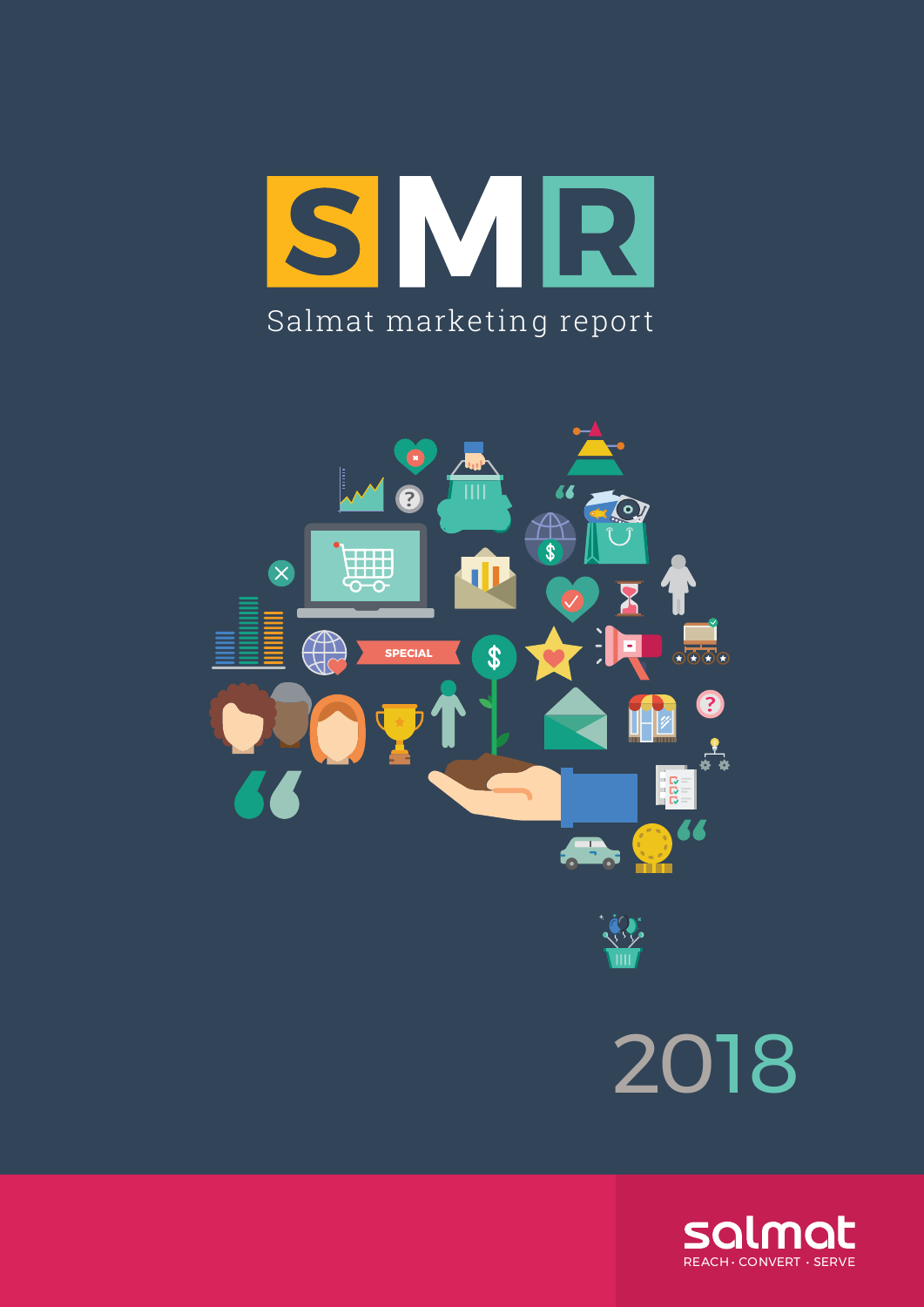

## **METHODOLOGY**

All figures, unless otherwise stated, are from YouGov. Salmat commissioned YouGov to conduct an online survey between 13th October – 3rd November 2017. The sample size was 504 Australian marketing decision makers (from organisations with 25 employees or more), and 563 Australian consumers. The consumer sample figures have been weighted and are representative of all Australian adults (aged 18+).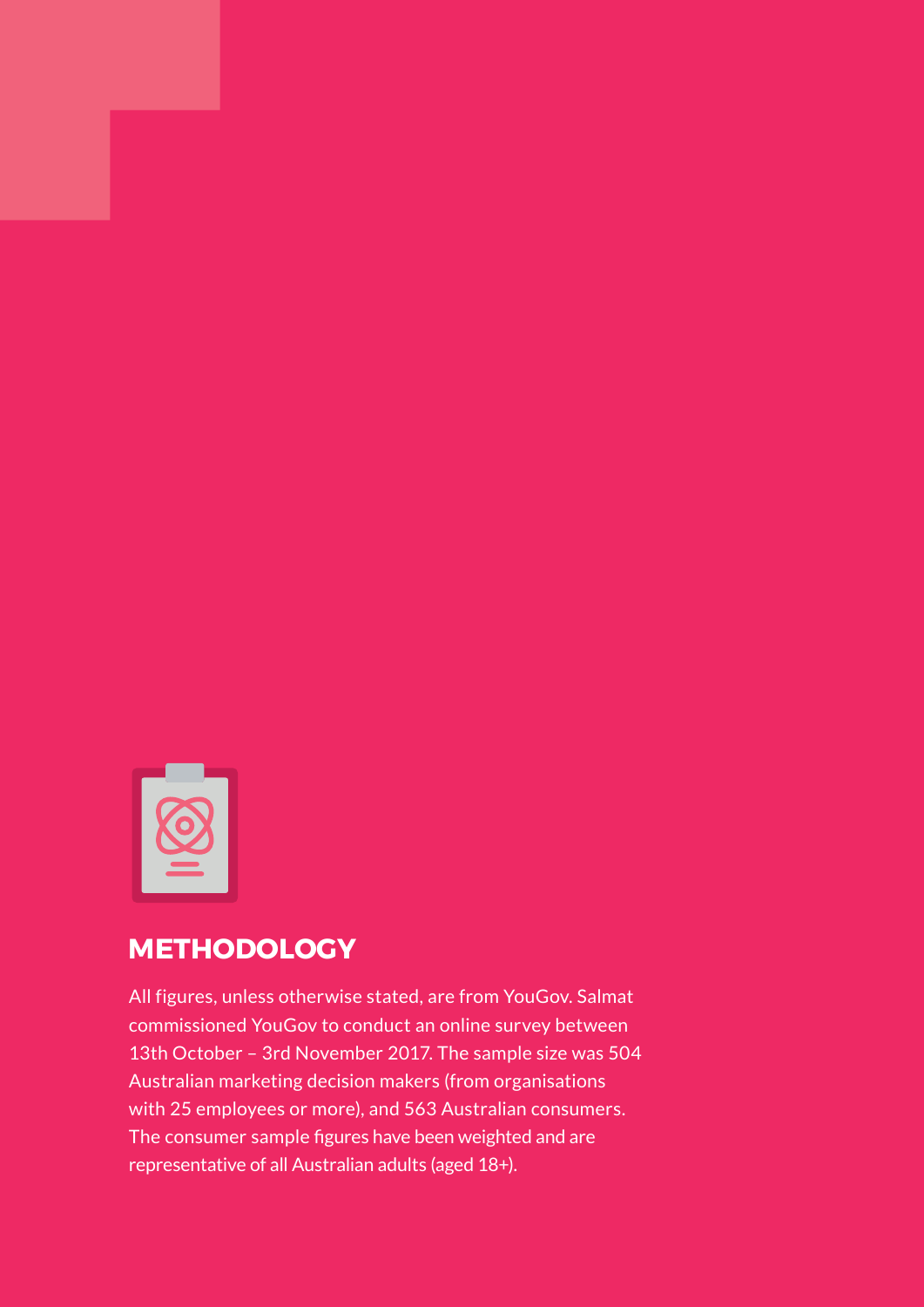# $\sim$  Introduction **SALMAT MARKETING REPORT**

Marketers in Australia are playing in an increasingly globalised, complex, disruptive and more competitive environment than ever before. There are more channels to consider, and more data available to analyse. Consumer expectations are increasing and attention spans decreasing, while a brand's potential audiences are more disperse than ever before. In today's disruptive market, marketers must ensure they're investing budgets wisely and developing the strategies that will deliver the strongest brand impact.

The 2018 Salmat Marketing Report provides a snapshot of marketing in Australia. It looks at how marketers are investing budgets, what channels they're focusing on, and how they're evaluating the strategies implemented. It also explores how consumers research products and services, the factors influencing their purchasing decisions, and general shopping behaviour. Based on these insights, Salmat has made a number of recommendations for marketers in 2018.

3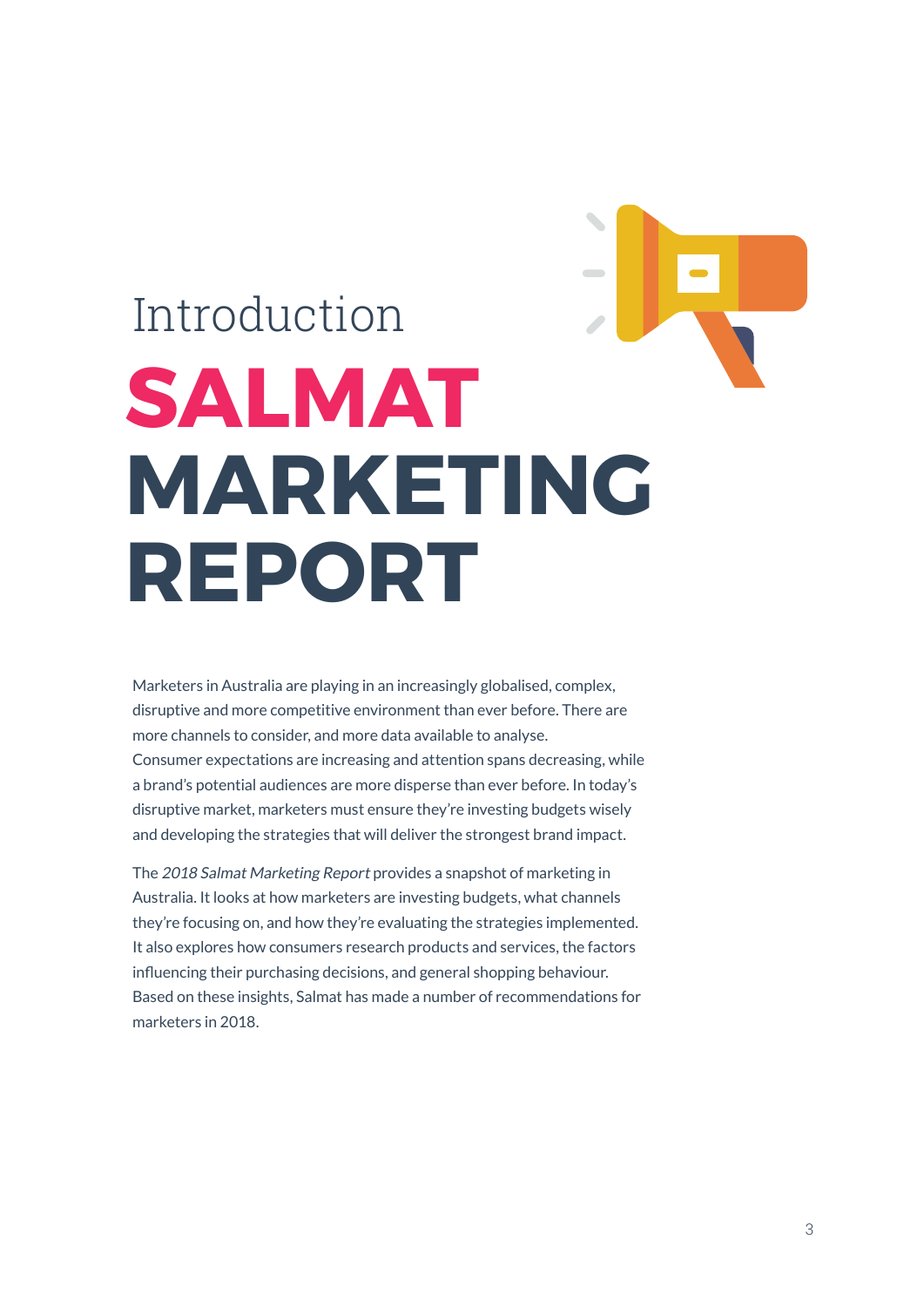# **TABLE OF CONTENTS**

#### **Introduction**

#### **01 The state of marketing in Australia**

| The 4 Ps Product, Price, Place and Promotion                   | 8  |
|----------------------------------------------------------------|----|
| Confusion about the basics: Most marketers don't know the 4 Ps | 8  |
| The top 3 challenges facing marketers                          | 8  |
| Marketing investment                                           | 9  |
| Measurement and evaluation                                     | 10 |
| How often do marketers measure ROI?                            | 10 |
| Top 3 reasons for not measuring ROI                            | 11 |
| Recommendations for marketers                                  |    |
|                                                                |    |

#### **02 Awareness**

| Awareness                                                     | 14 |
|---------------------------------------------------------------|----|
| Top channels marketers have used in the last 12 months        | 14 |
| Top channels consumers use to inform their purchase decisions | 14 |
| Recommendations for marketers                                 | 15 |
| Success Story: search                                         | 16 |
| Success Story: letterbox                                      |    |
|                                                               |    |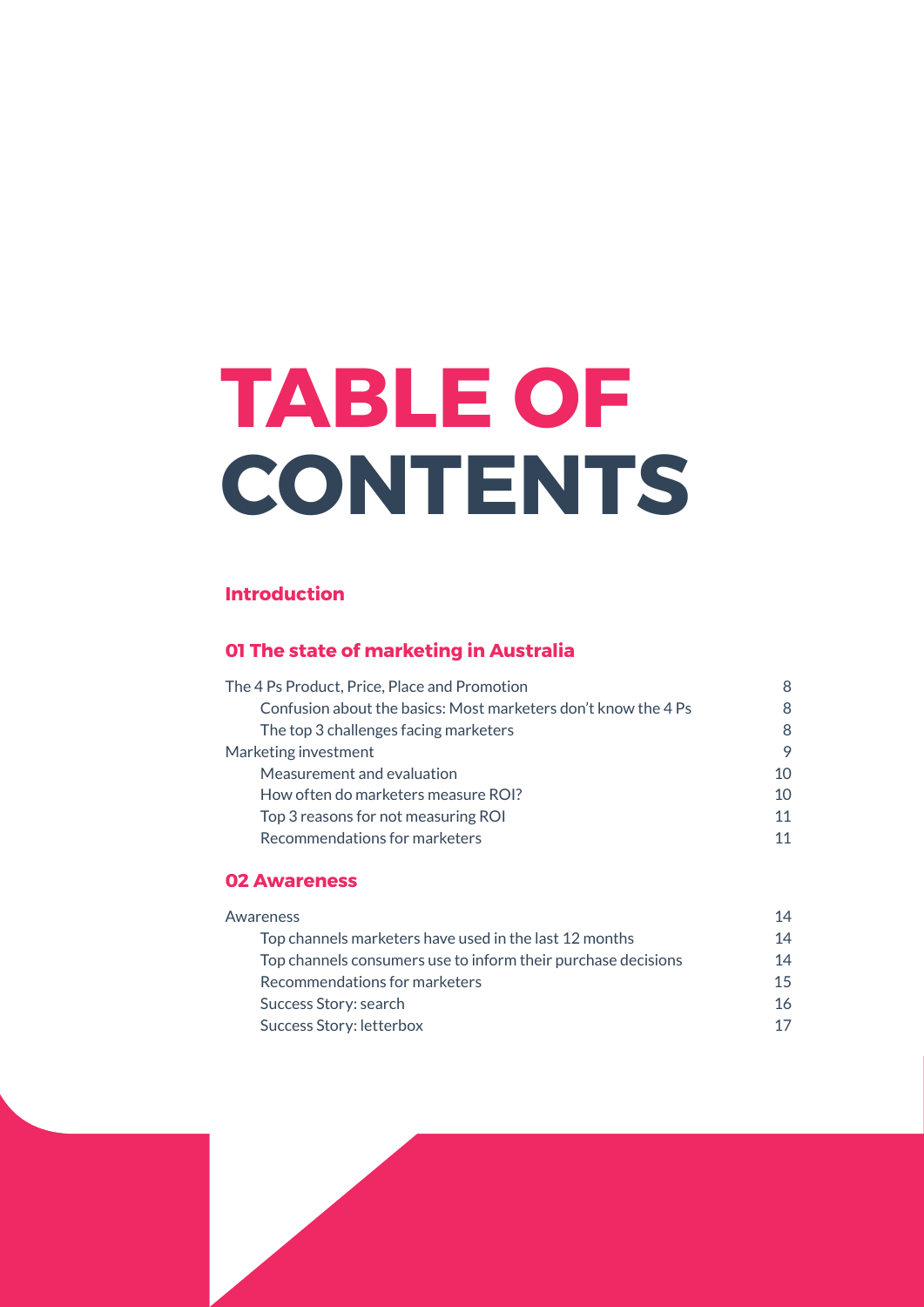

#### **03 Consideration**

| 20 |
|----|
| 21 |
|    |
|    |
| 24 |
| 24 |
| 24 |
| 25 |
| 26 |
| 27 |
| 28 |
|    |
| 30 |
|    |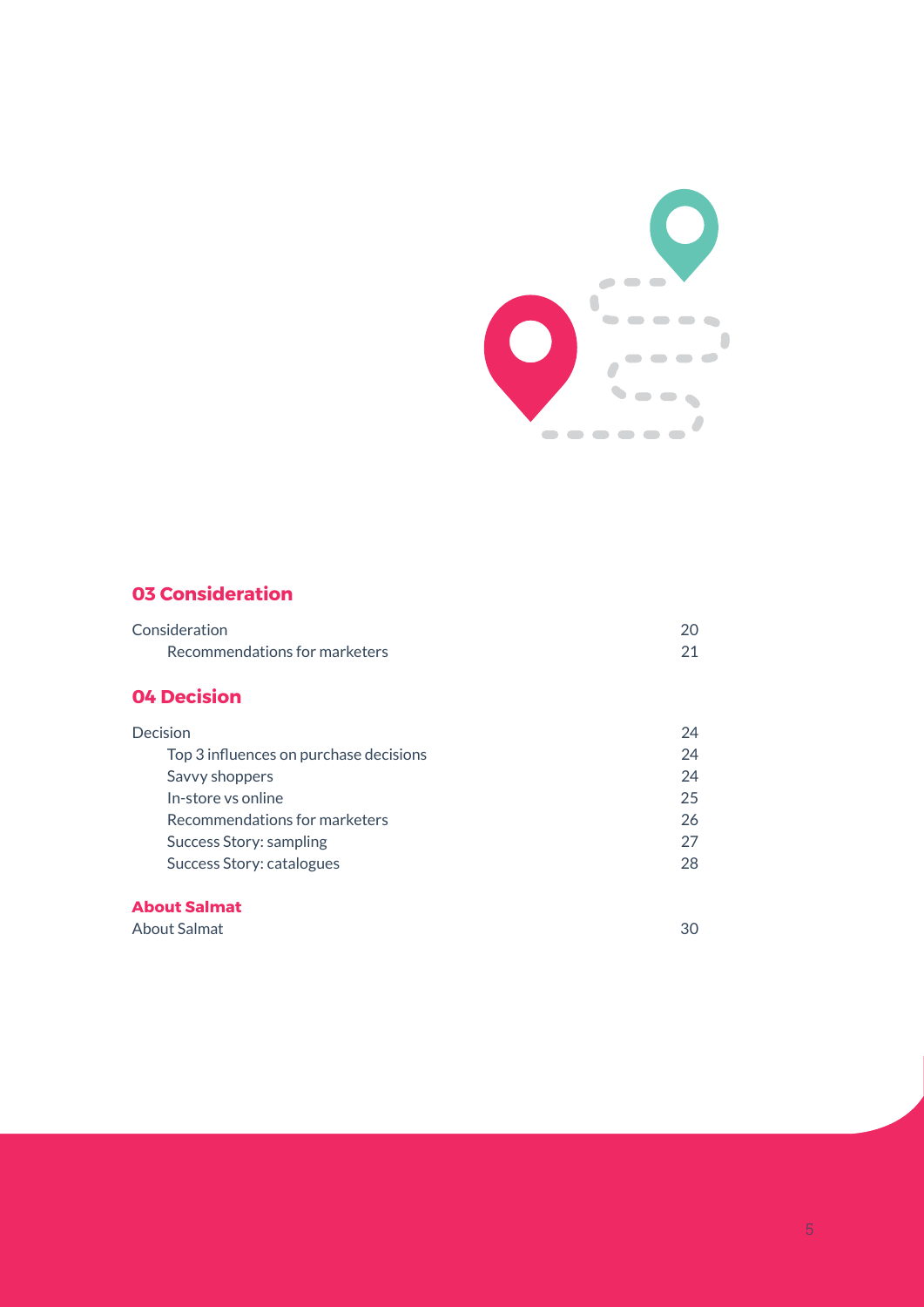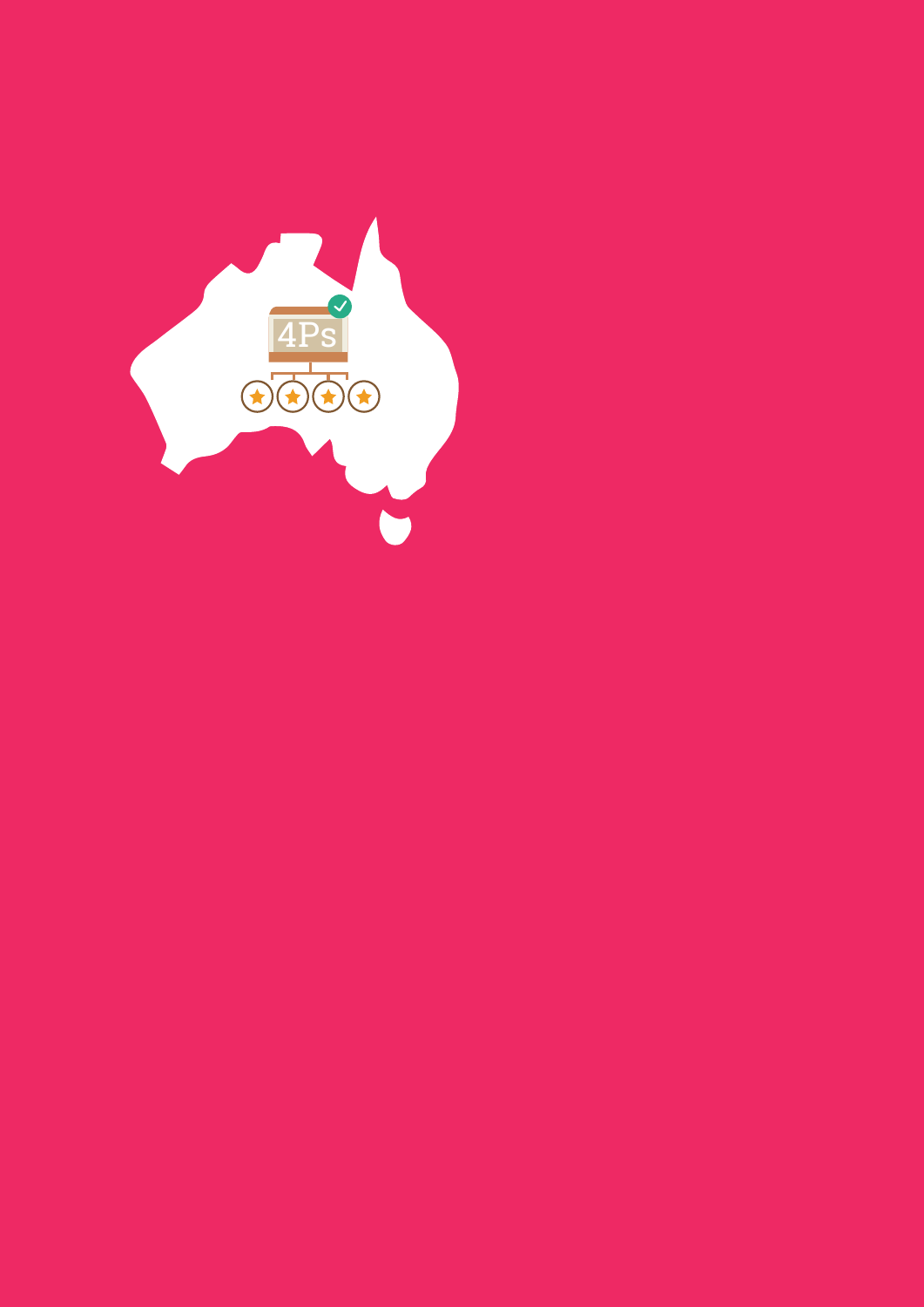

# The state of **MARKETING IN AUSTRALIA**

Increasingly, companies are recognising the importance of marketing for business success and growth, evidenced by increasing budgets. However, lack of knowledge around marketing basics, and irregular measurement and evaluation of campaigns, means that for some companies, this increased investment is going to waste. Training is critical to ensure budgets are invested in the way that will have the strongest return on investment (ROI).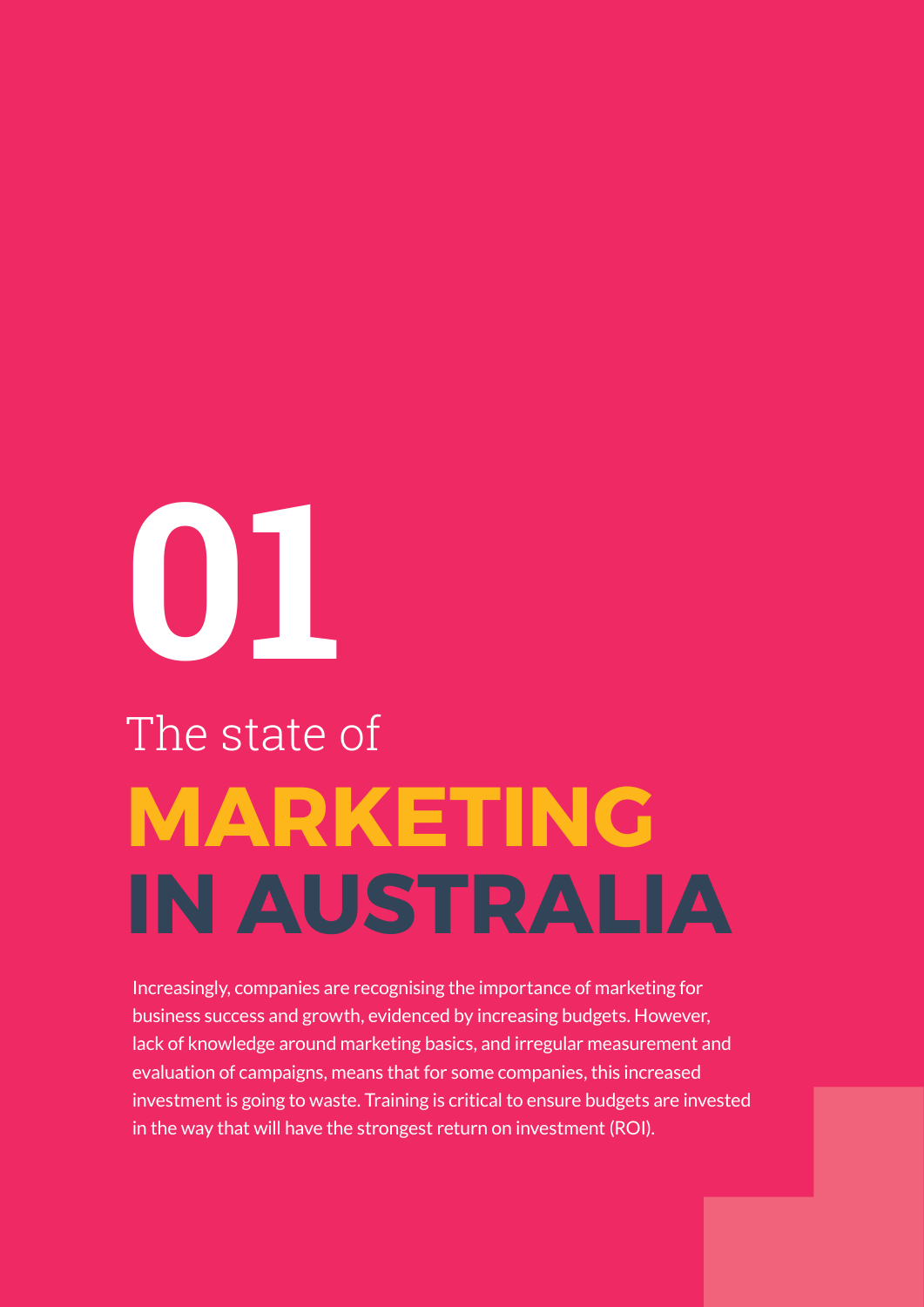# The 4 Ps **PRODUCT, PRICE, PLACE AND PROMOTION**

The 4 Ps – Product, Price, Place and Promotion – have been around since the 1960s and continues to be a popular model to guide marketing strategy, with more than half (53%) of Australian marketers saying they use it. Alarmingly though, despite the popular use of the 4 Ps, most marketers (69%) couldn't correctly identify all 4 Ps, with 'Place' tripping up most (46%).



#### **Confusion about the basics | Most marketers don't know the 4 Ps**

Addressing this knowledge gap to properly harness the 4 Ps could help marketers tackle the challenges they face. Similar to last year, the top challenge for marketers in 2018 is 'reaching new customers' (40%). A lack of budget (38%) and difficulty building customer loyalty (33%) rounded out the top three challenges in 2018. Later in the report we look more closely at key marketing principles, and at how marketers can better understand them to market to potential customers and re-engage existing customers to grow loyalty.

#### **The top 3 challenges facing marketers**

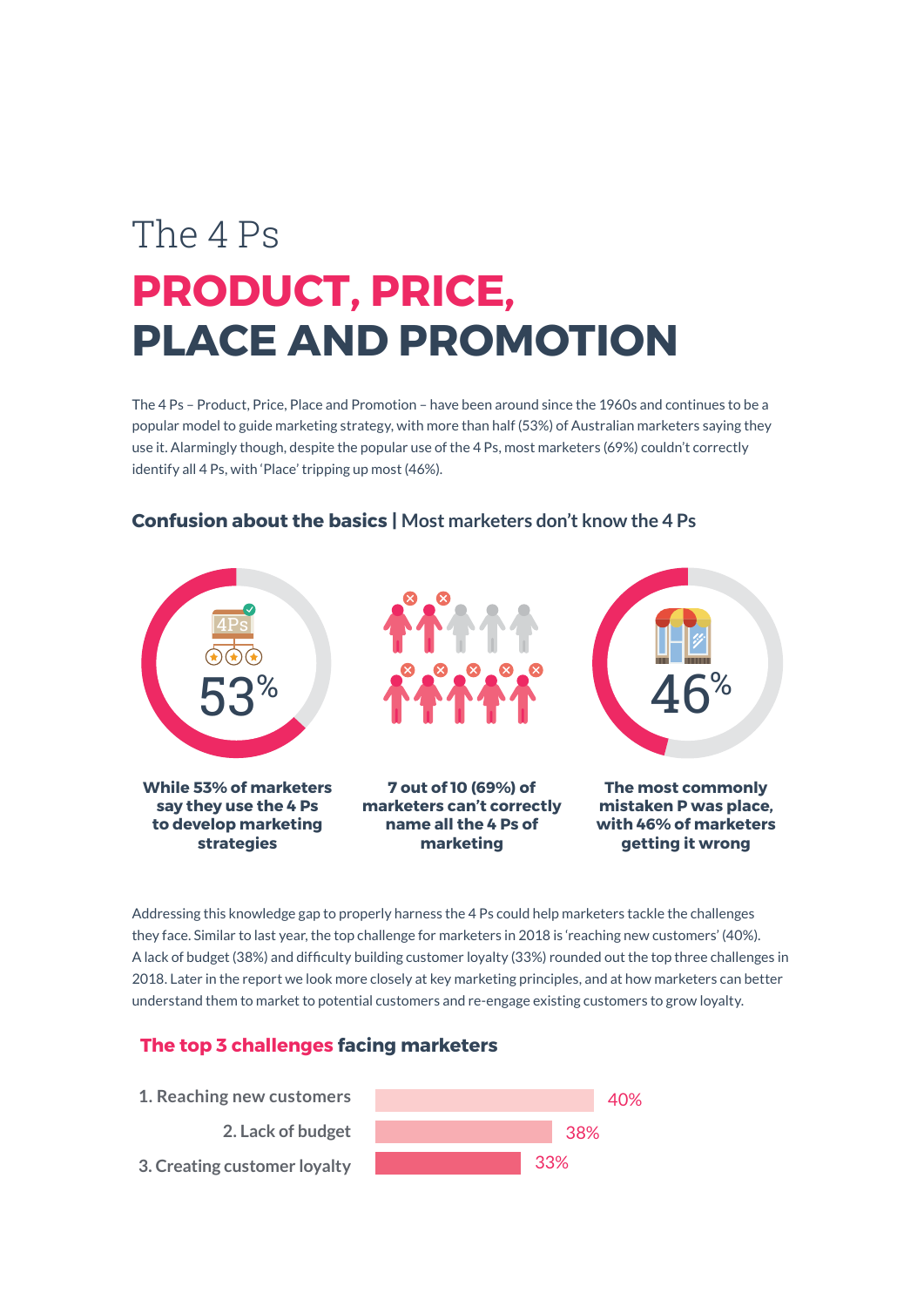#### **MARKETING INVESTMENT**

The second greatest challenge facing marketers is lack of budget (38%), but it is pleasing to see these are steadily increasing for most companies. Almost one in five (17%) will increase their budgets 'significantly' in 2018 and a further 44% will increase budgets 'a little.' One third (32%) plan to keep budgets the same, with only 7% to 'decrease' budgets.

As in 2017, marketers are balancing their overall investment across online and offline. On average, marketers will spend 41% of their budgets online in 2018. In 2017, the top three channels marketers invested in were the company website, social

media and email marketing, and these will remain the top three channels in 2018. The top channels that marketers will look to invest or use for the first time in 2018 are social media (15%), email marketing (14%), and SEM and mobile / SMS (13% each). To decide channel usage, marketers draw on advice from colleagues or external contacts (47%), test different channels and select the best performing ones (45%), and use those that have provided the greatest ROI on previous campaigns (43%).



As in 2017, marketers are balancing their overall investment across online and offline. On average, marketers will spend 41% of their budgets online in 2018.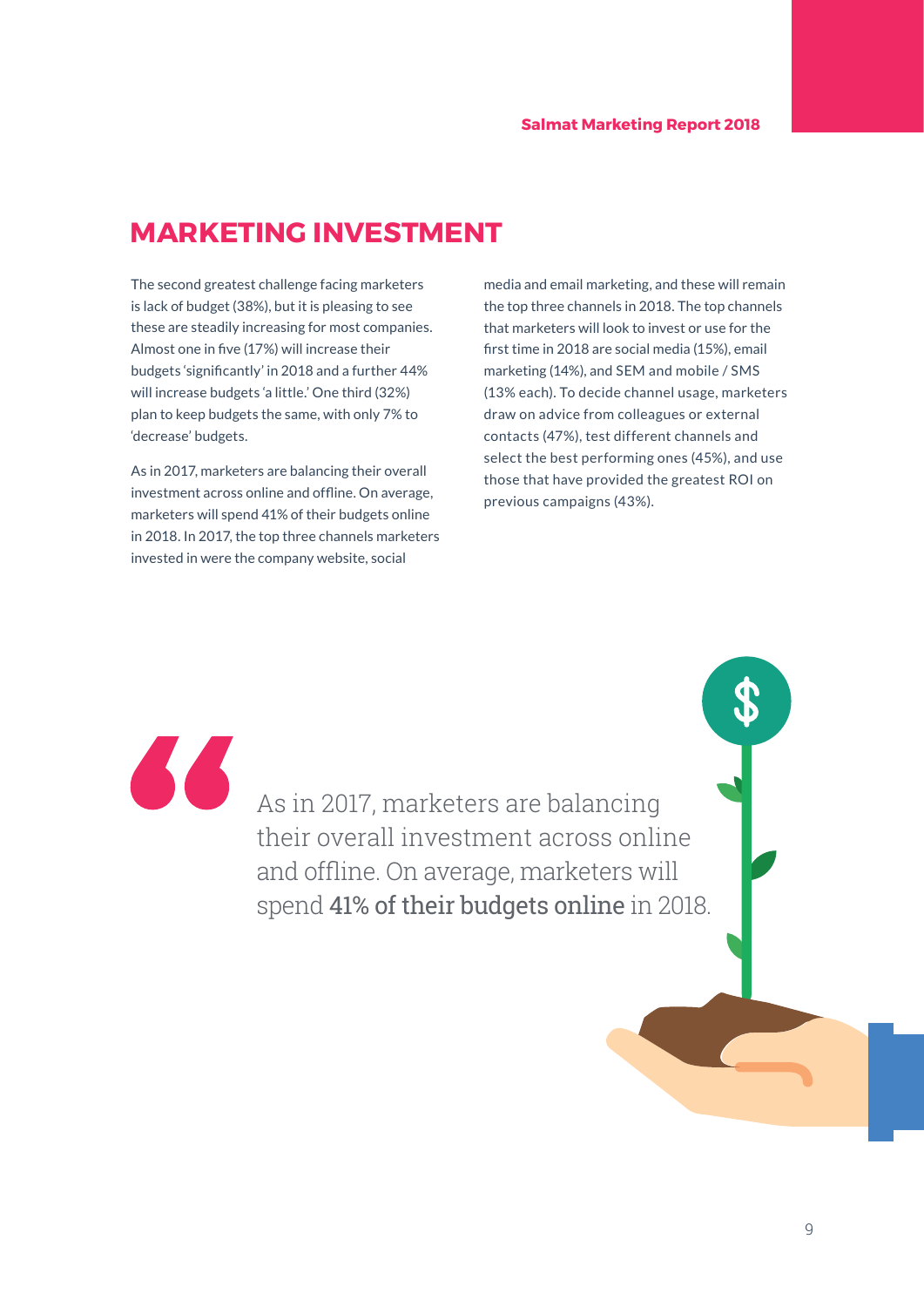## **MEASUREMENT AND EVALUATION**

When it comes to measuring ROI, many marketers are failing to do this regularly. While more than half (58%) of marketers 'often' or 'always' measure the ROI on their campaigns, 31% only do so 'sometimes', 10% 'rarely' and 2% 'never'. In 2018, the reality for marketers is that insight-driven marketing is "the norm". If you're not harnessing data captured from marketing campaigns, you'll

be left behind by the competition. Not to mention the importance of using data and metrics to prove your value to senior company executives and the Board. Put simply, the industry is seeing a divide into two camps – marketers that have data and insights, and those that do not. Research suggests the 'haves' stand a much better chance of survival than the 'have nots'.

In 2018, the reality for marketers is that insight-driven marketing is "the norm". If you're not harnessing data captured from marketing campaigns, you'll be left behind by the competition.

#### **How often do marketers measure ROI?**

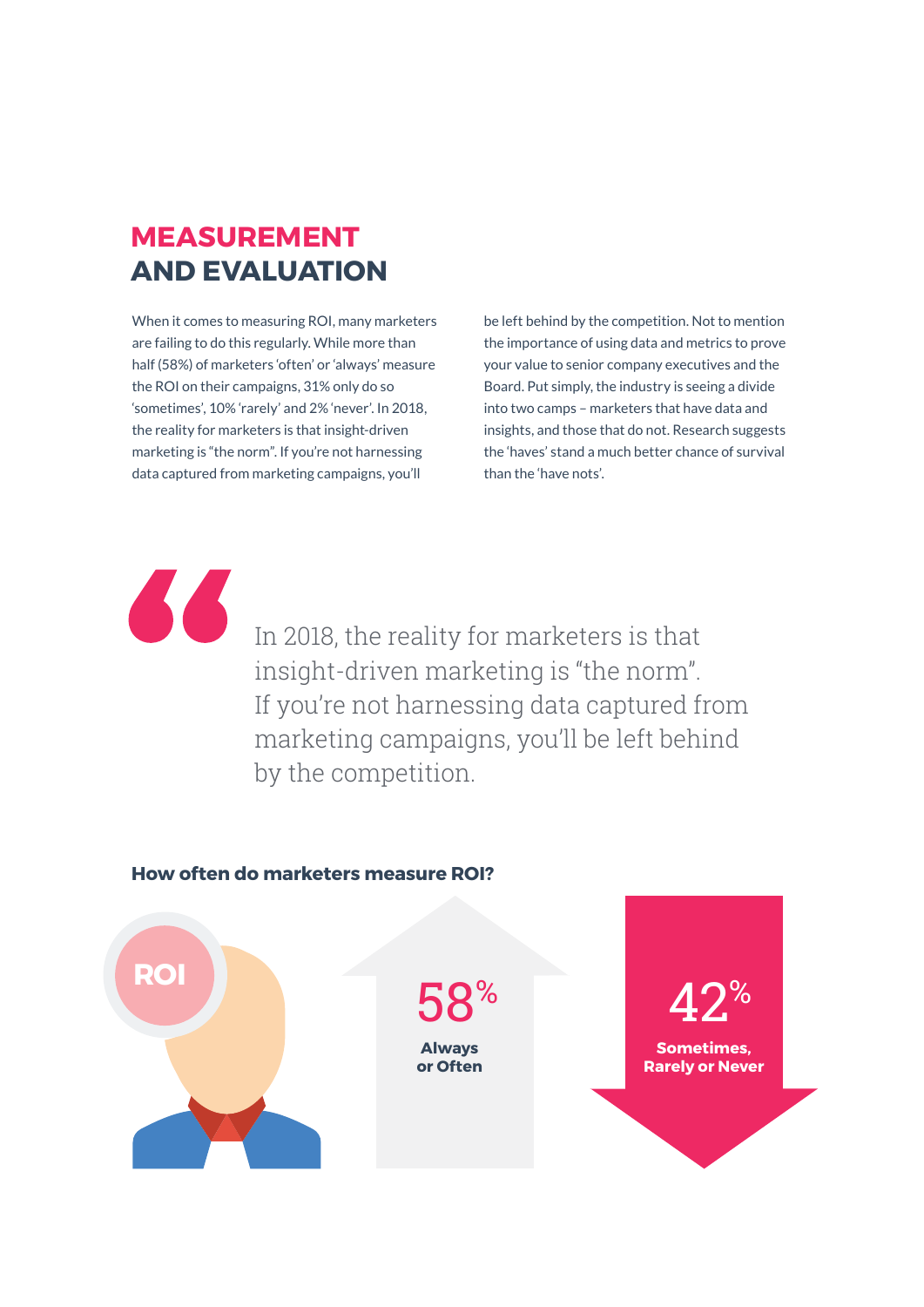#### **Top 3 reasons for not measuring ROI**



## Recommendations for marketers

- **1. Get back to basics:** The 4 Ps marketing model has been proven worldwide to be a highly-effective business tool. Marketers should educate themselves better on how they can use it to guide strategy and tactics across all marketing campaigns.
- **2. Measure for deep business insights:** Analysing the impact and ROI of each and every marketing campaign will help you better understand your target customers' journey from awareness and consideration to purchasing decision.
- **3. Use this knowledge to invest in more effective marketing strategies:**  These valuable data insights will help pinpoint where you should be investing your time and marketing dollars for the best results

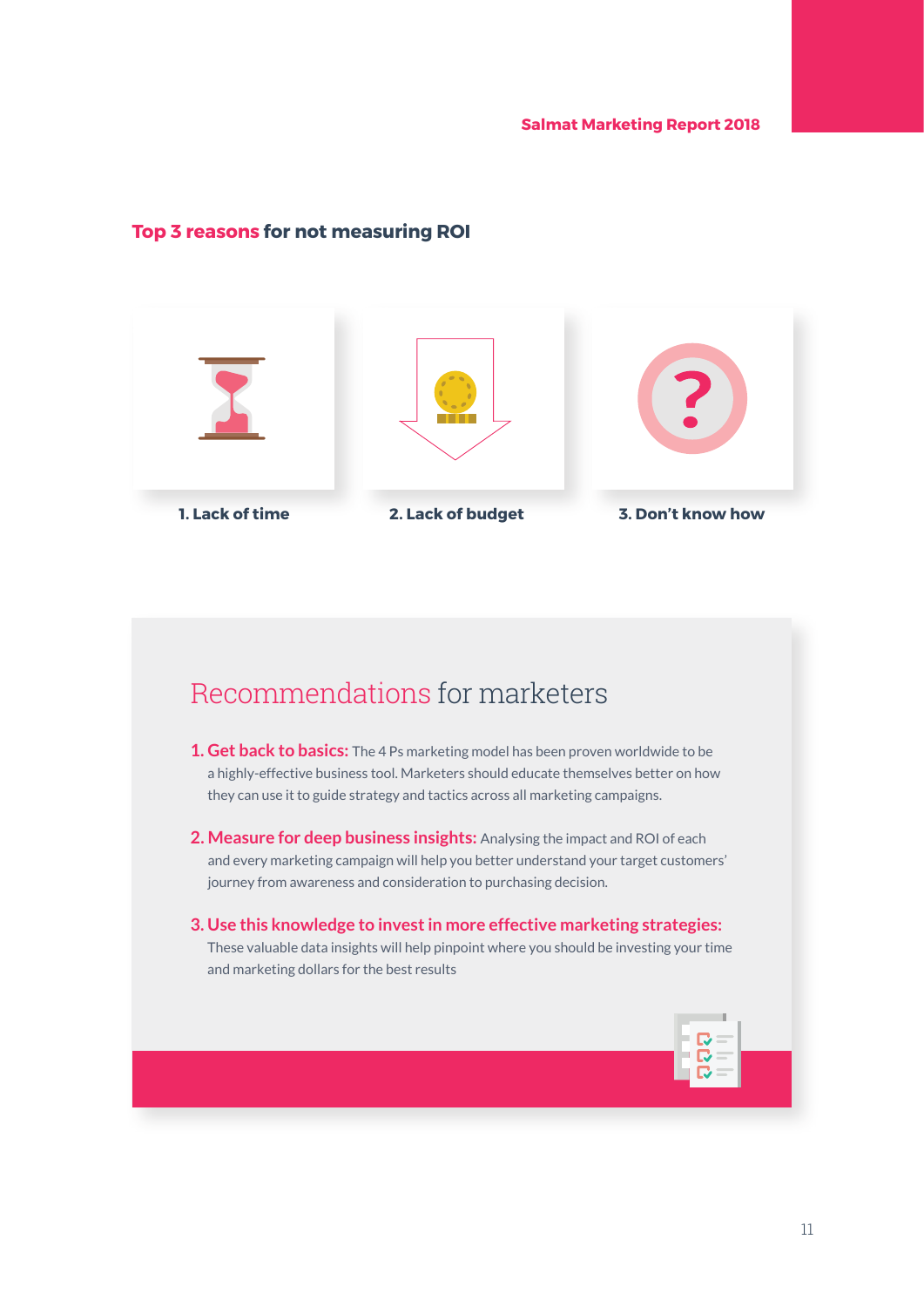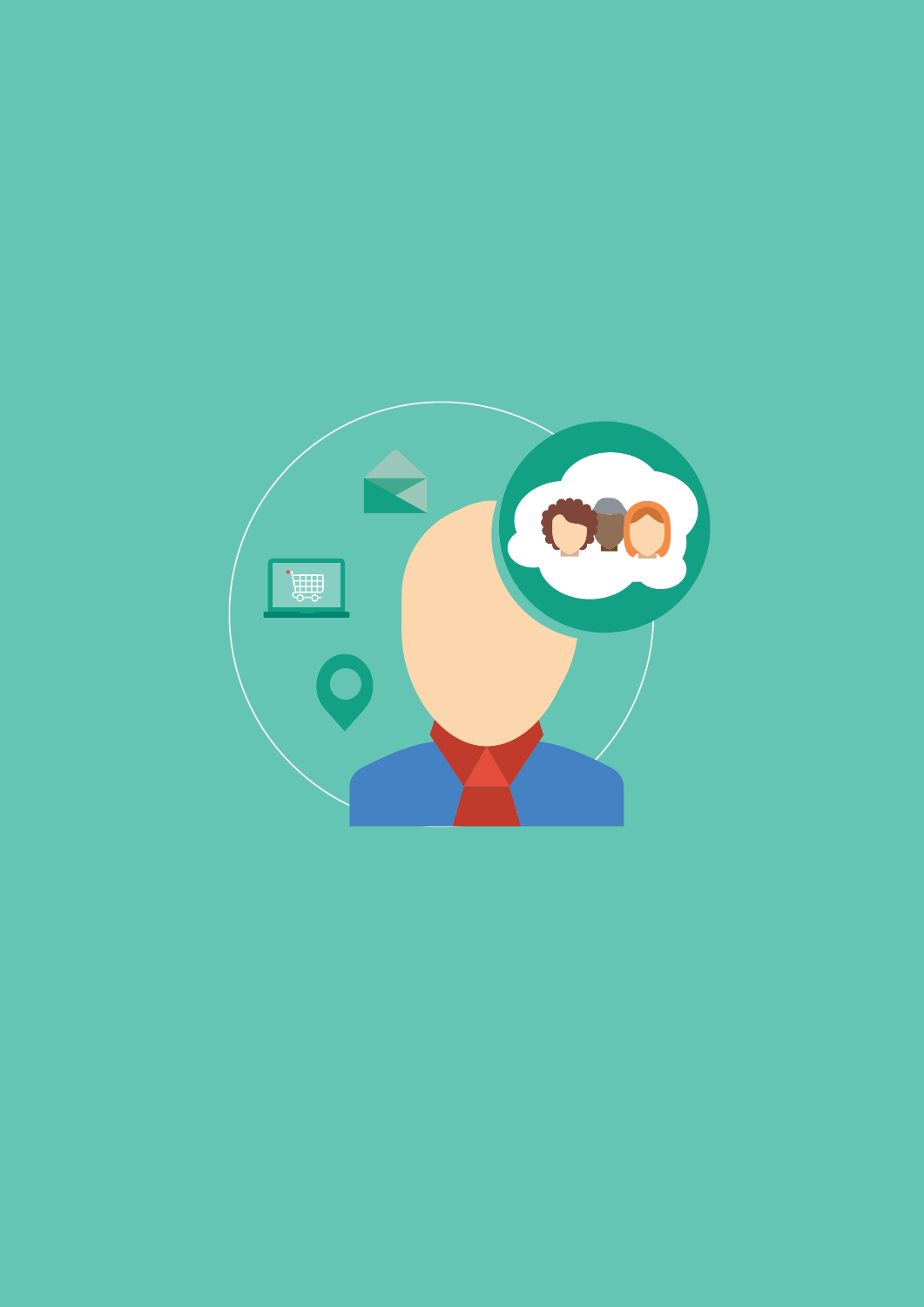

There is a clear disconnect between the channels that marketers invest the most in, and the channels consumers use most often to source information and make purchase decisions. Marketers must better understand the customer journey and focus their time and budget on the right channels if they are to overcome their top marketing challenge – reaching new customers.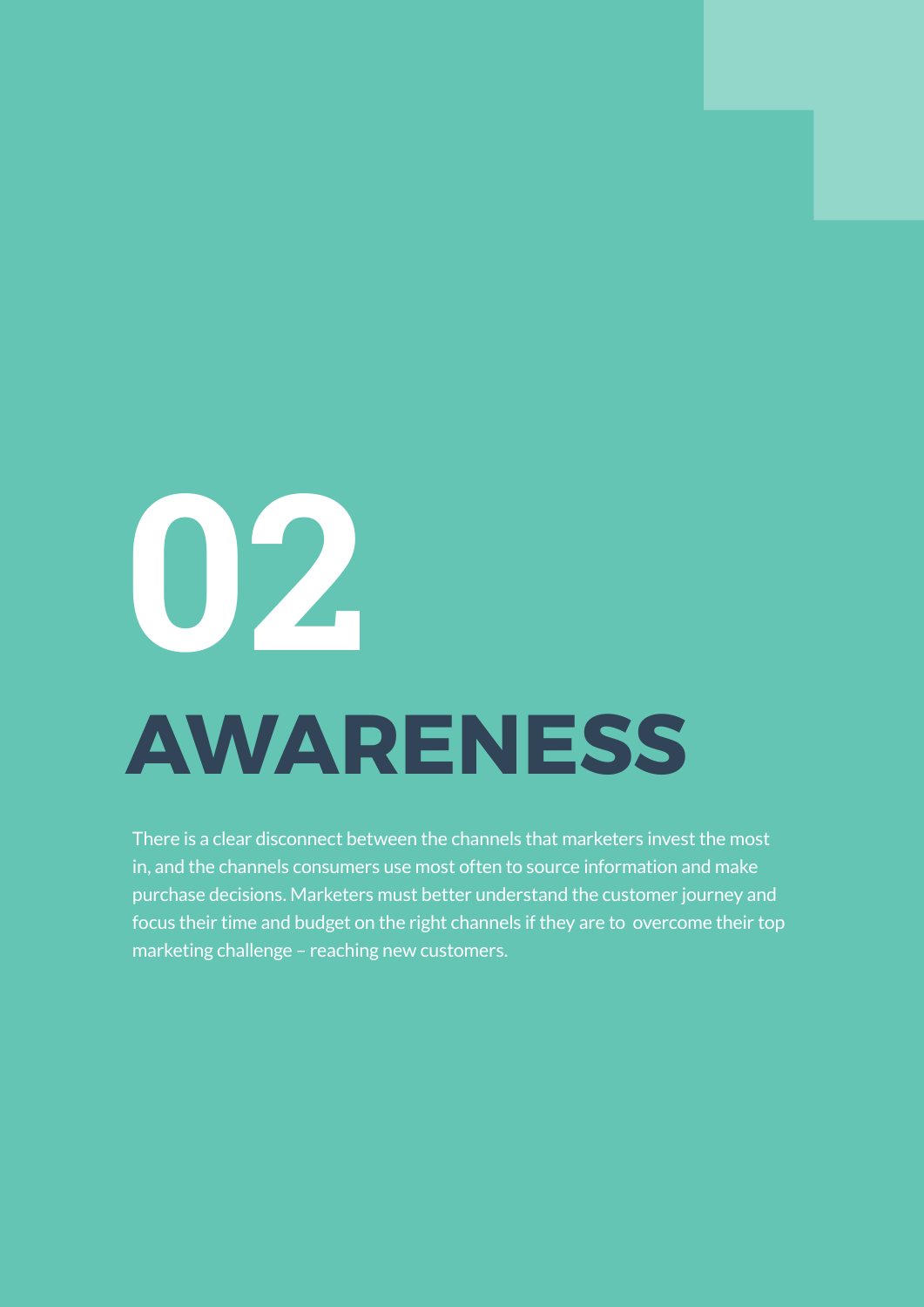# **AWARENESS**

**The four top channels marketers used in the last 12 months were** the brand's website (50%), social media (47%), email marketing (46%) and online display advertising (35%). Newspaper advertising (30%) and attendance at events or trade shows (29%) rounded out the top six channels. In contrast, consumers relied overwhelmingly on referrals and recommendations from trusted friends and family to make purchasing decisions (72%), followed by search engines (48%) and a brand's website (35%). TV advertising (38%), in-store brochures/leaflets/catalogues/magazines (34%), and letterbox and online catalogues (34% each) were also influential channels in guiding purchasing decisions.



#### **Top channels marketers have used in the last 12 months**





#### **Top channels consumers use to inform their purchase decisions**



This highlights a clear disconnect in relation to the channels marketers are investing in, and the channels consumers are actually using to make purchasing decisions – with a brand's website being the only match. In contrast, marketers are investing heavily in social media (47%), which has less influence on consumer purchasing decisions, and are under-investing in SEO (28%).

The ability to see and touch products prior to purchase remains important to consumers. In fact, two of the top three reasons consumers shop in-store is to see and feel the product before purchasing (59%), and to discern the quality of a product prior to purchase.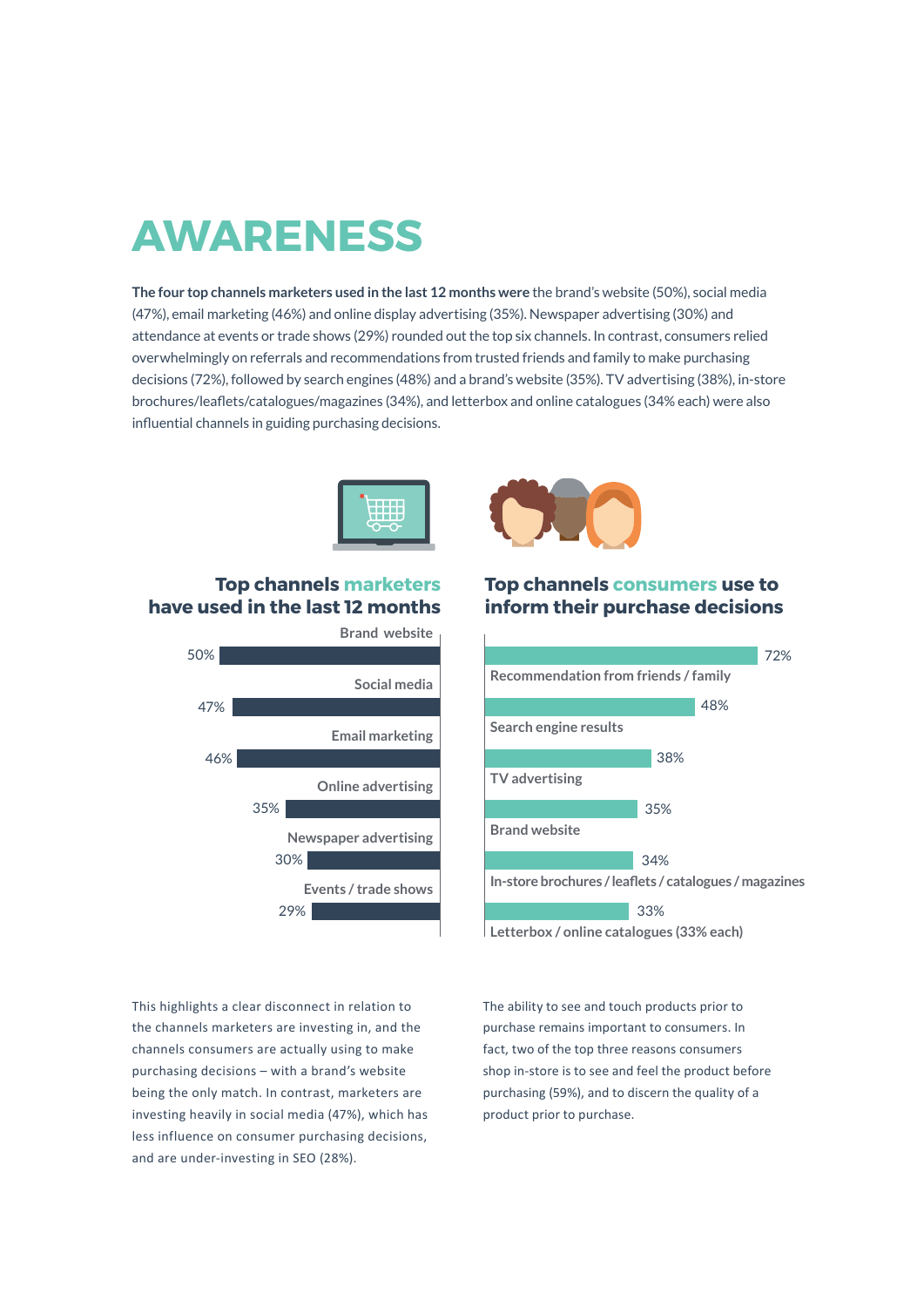## Recommendations for marketers

Ultimately, brands should be guided by consumers to identify the most effective way to market their product or service offering, using a combination of digital and traditional channels to do so.

**1. Move some investment from social media to letterbox and sampling:** 

despite the increasing use of digital channels broadly and particularly to increase awareness for a brand, marketers may benefit from shifting some investment from social media to letterbox advertising and sampling which are influential purchase levers for consumers.

#### **2. Boost investment in channels that customers are using to guide purchasing decisions:**

**Digital** – continue investment in your brand's website and eCommerce channels, and increase investment in SEO and SEM to improve your brand's Search visibility. A campaign by Alinta Energy highlights the potential growth for brands that invest in Search and eCommerce. In a highly competitive paid Search environment, Alinta Energy sought growth and wanted to improve cost efficiencies to operate more profitably. Through partnering with Salmat, Alinta saw a 519% total increase in sales and 43% decrease in cost per acquisition over 12 months.

**Offline** – Invest more in traditional channels, particularly TV advertising if your budget permits, letterbox advertising and sampling which are all influential purchase levers for consumers, despite the increasing use of digital channels broadly. One major chemist chain can attest to the power of letterbox marketing. After seeing a drop in store sales subsequent to a 30% drop in letterbox marketing, it partnered with Salmat to design and implement a research methodology to analyse the relationship between letterbox marketing and individual store revenue. The research saw a 1.5% increase in product store sales following an increase in catalogue distribution over two months, and an \$8.14 return for each dollar spent on catalogue marketing.

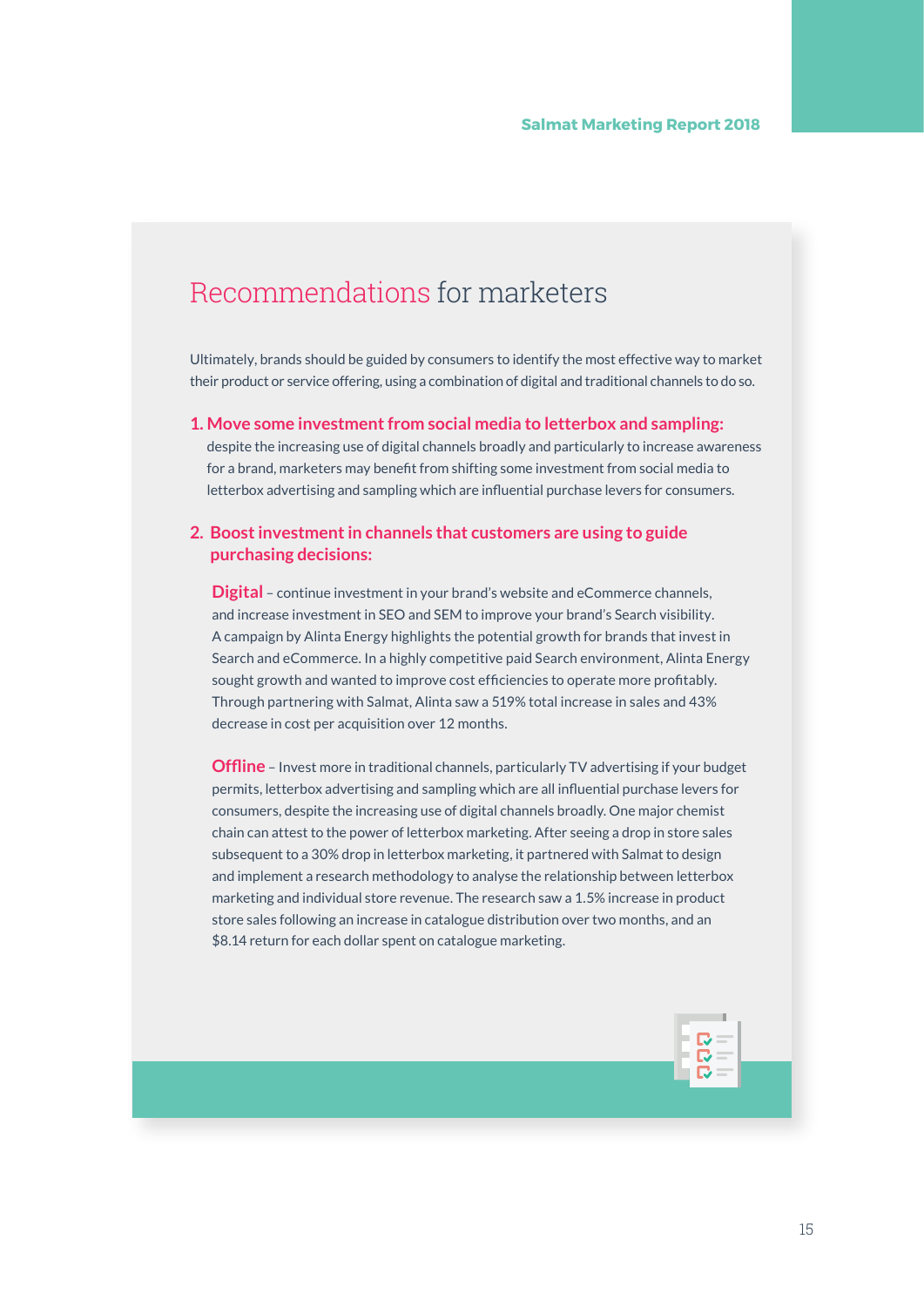# Success Story: **PAID SEARCH AND SEARCH ENGINE OPTIMISATION (SEM)**

#### **Business challenge**

In a highly competitive paid Search environment, Alinta Energy sought growth and wanted to improve cost efficiencies to operate more profitably.

**Alinta partnered with Salmat to:**

- Restructure existing Search campaigns to be able to distribute budgets on a more granular and strategic level
- Improve forecasting to assist with internal planning
- Expand its keyword set and add additional targeting methods, to improve target optimisation
- Optimise and test ad copy to target more valuable customers
- Test and adopt new betas, including promotion extensions or image sitelinks for mobile and the quick rollout of expanded ad copy

#### **Results**

Results achieved over a 12 month period:





**per acquisition** 

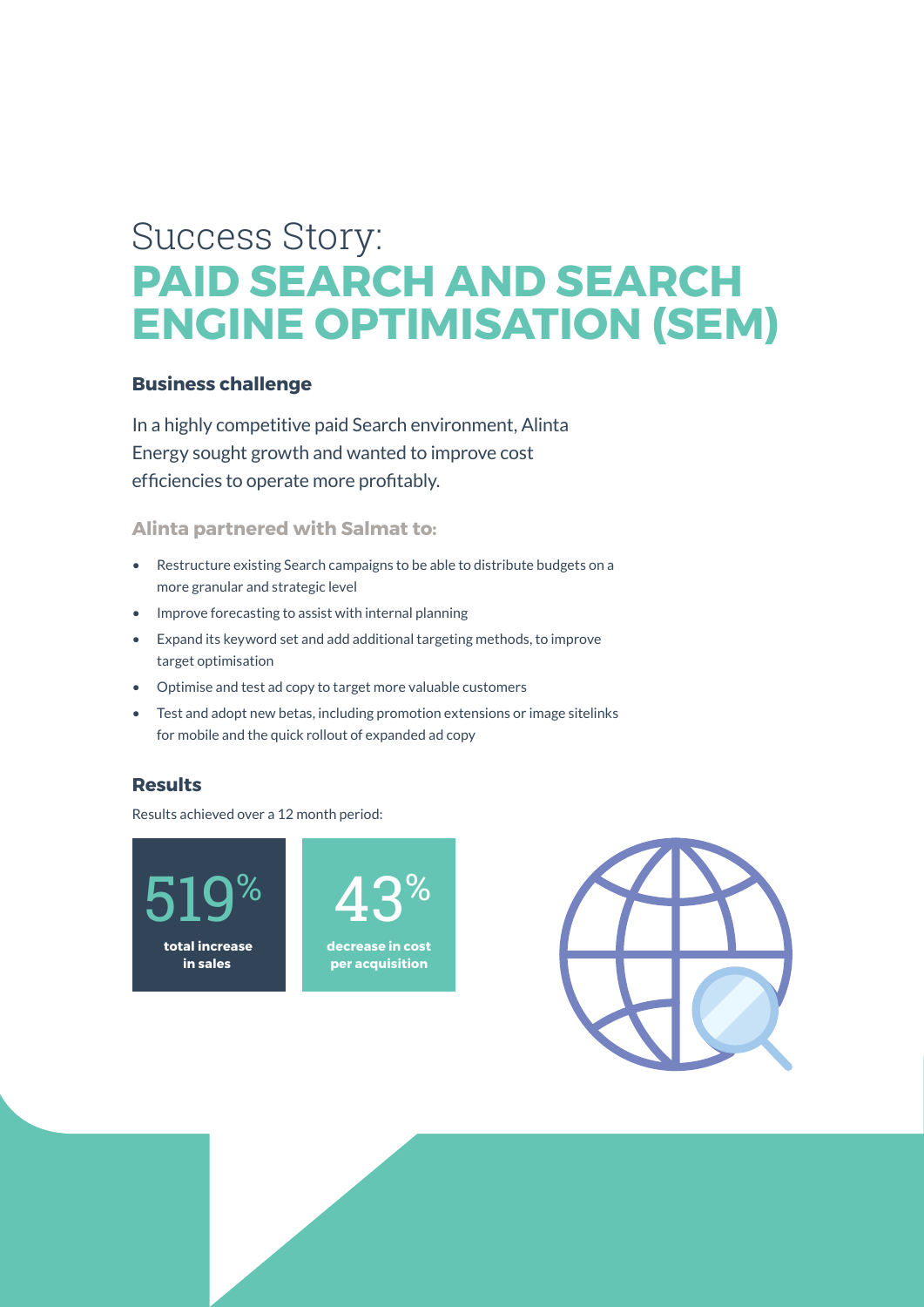#### **Salmat Marketing Report 2018**

## Success Story: **LETTERBOX**

#### **Business challenge**

A drop in store sales for a major pharmaceutical brand followed a 30% drop in letterbox marketing from individually owned and operated stores.



**A major chemist chain partnered with Salmat to:**

- Design a research methodology to analyse the incremental revenue gained through an increase in letterbox distribution
- Use the methodology to analyse the impact on revenue following investment in letterbox marketing

#### **Results**

- The research revealed a 1.5% increase in sales, following an increase in catalogue distribution over two months
- Achieved an \$8.14 return on every dollar spent on catalogue marketing

1.5%  **increase in sales**

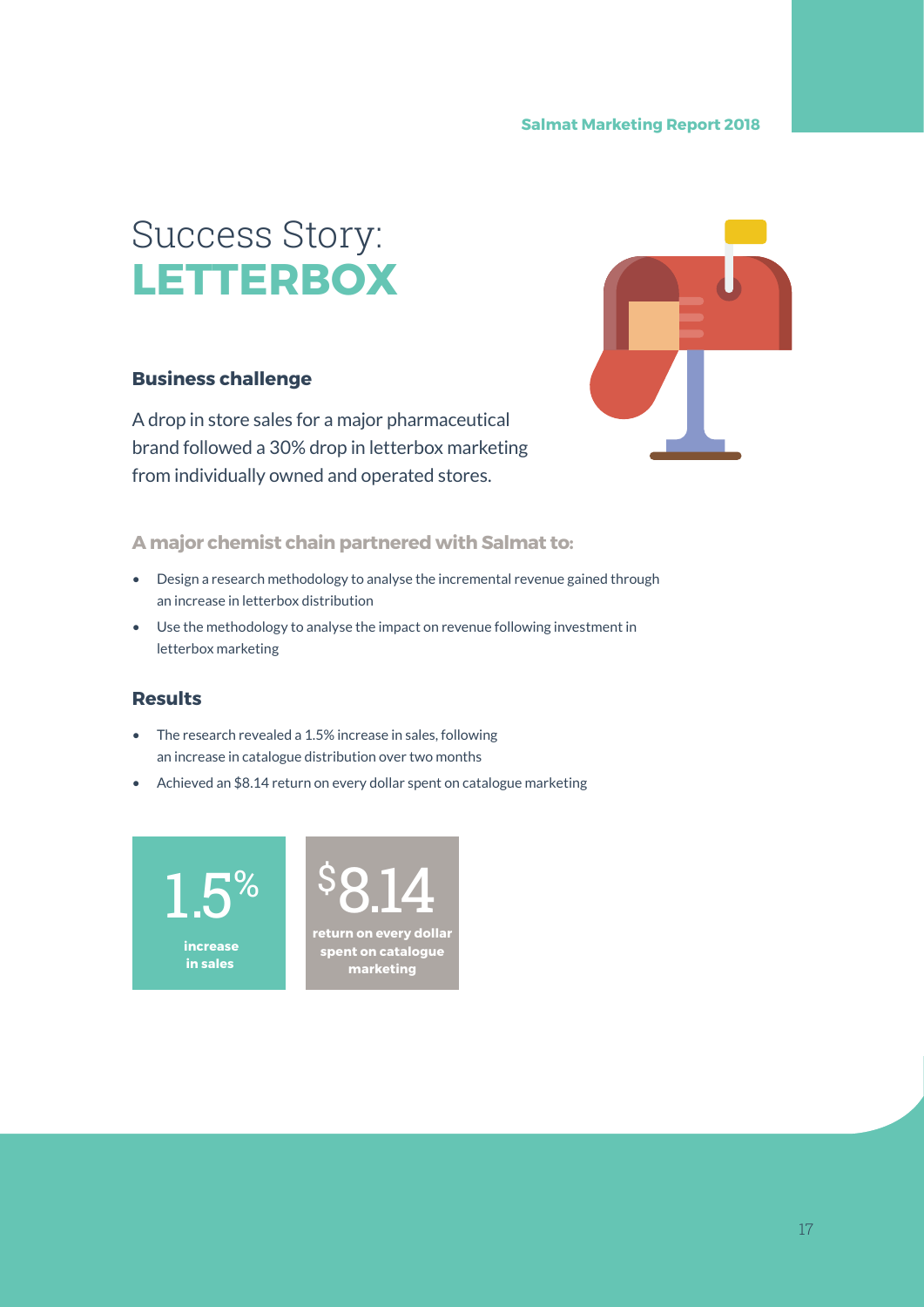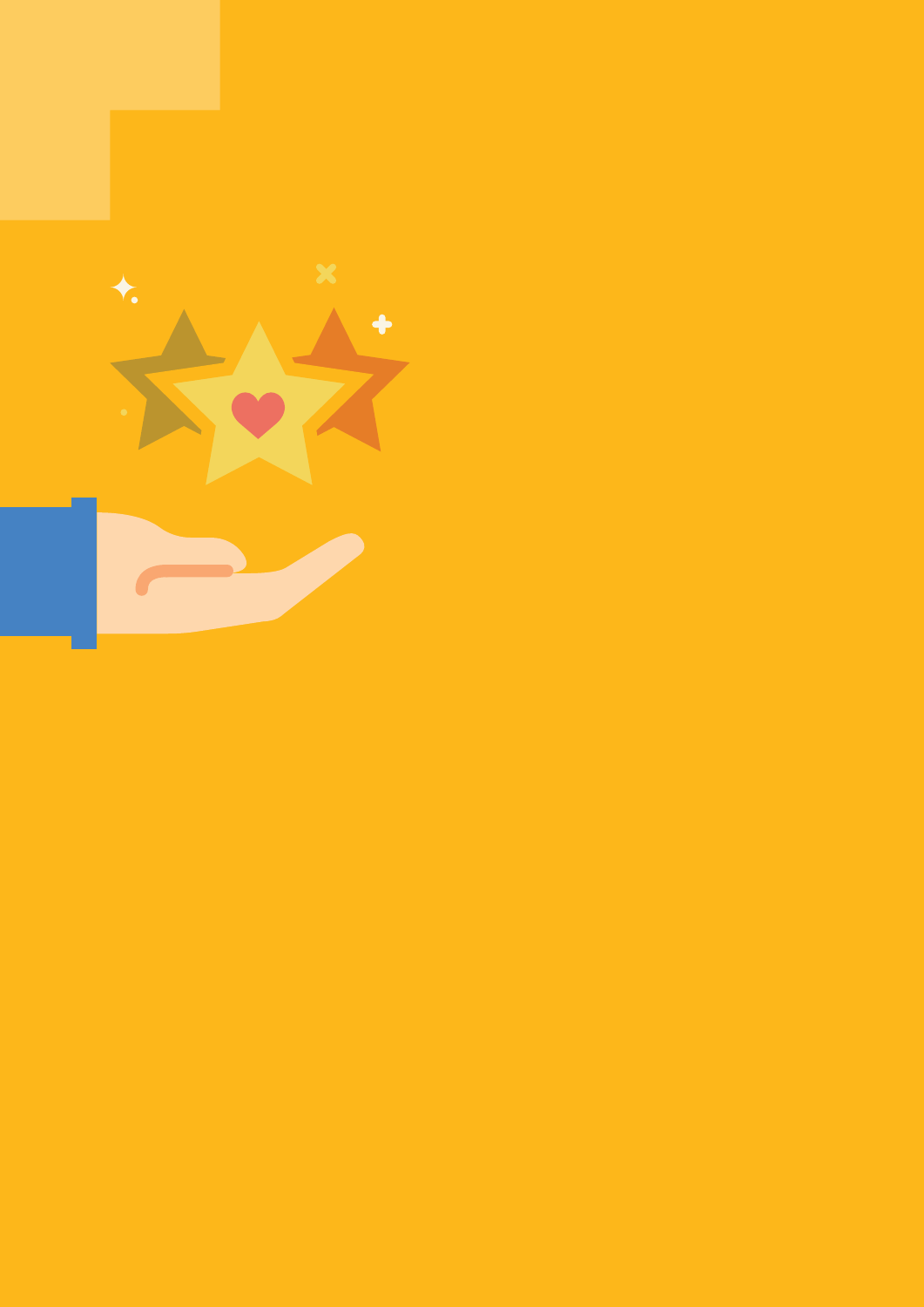# **CONSIDERATION 03**

Advocacy is highly influential in purchasing decisions, with consumers regularly looking for recommendations from friends and family, as well as online reviews. On the other hand though, marketers are increasingly challenged to create customer loyalty. Consumers are loyal to only a handful of brands, and are open to switching if the price is right.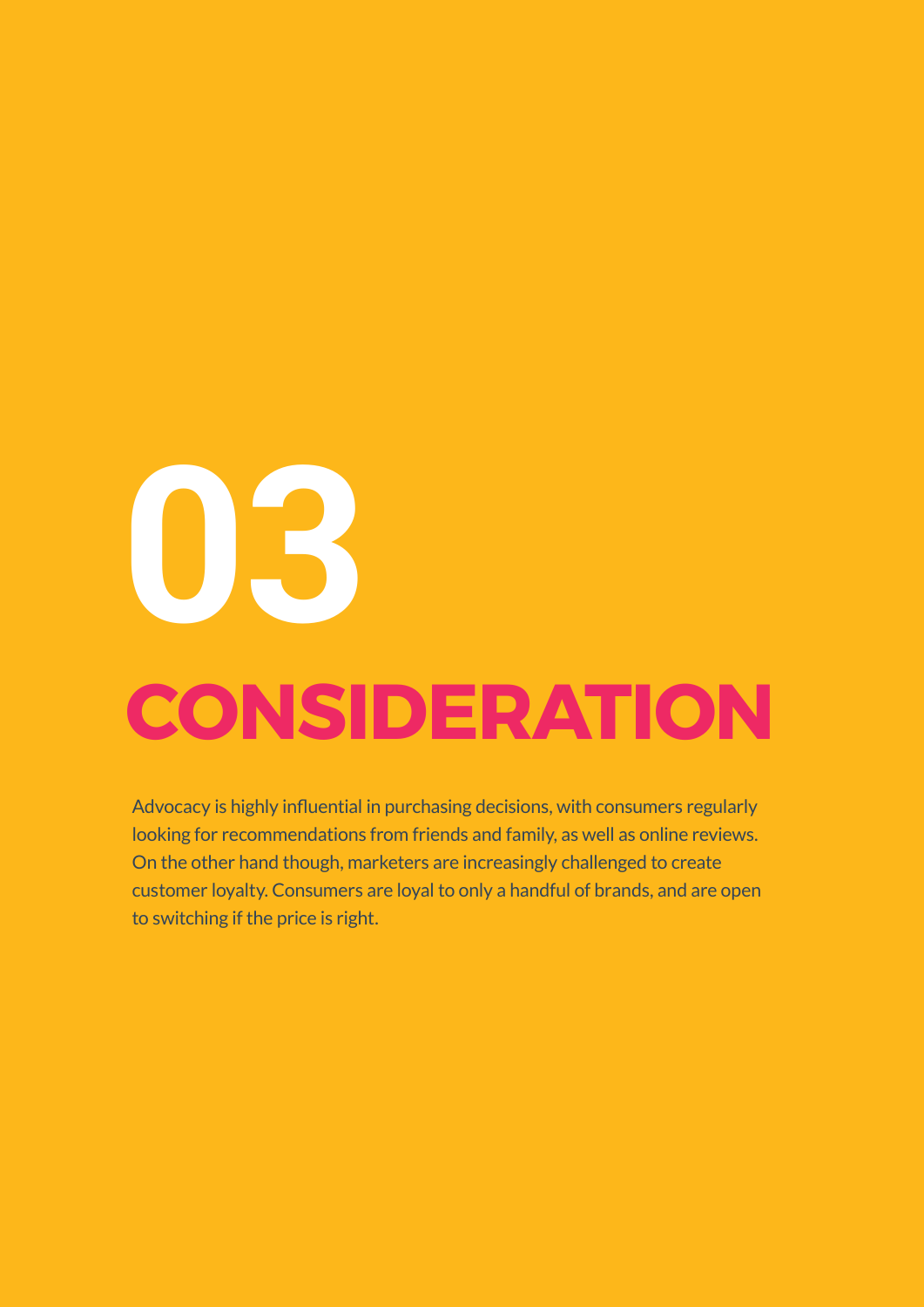# **CONSIDERATION**

A high level of brand choice and price sensitivity has eroded brand loyalty, with two in five (40%) consumers stating they do not consider brands when shopping, while a further 18% are loyal to just one or two brands. The temptation for consumers to switch brands is high if a product is either on sale, or if they would receive an incentive for purchasing with 65% saying they would switch based on either measure. Across 10 categories – Travel, Consumer Electronics, Groceries, Healthcare, Fashion, Furniture/Homewares, Technology/Telecommunications, Banking/ Finance, Automotive, Toys/Hobbies and Outdoor – over one third (38%) of consumers said they would switch brands if the price of their 'go to' product increased. Consumers are most sensitive to price hikes in Toys/Hobbies and Outdoor/ Furniture/Homewares (both 51%), and Travel Products and Services (48%).

Free trials, samples and discounts are also highly influential on purchase consideration, with half (48%) of consumers saying it's important or very important for a brand to provide these incentives to maintain loyalty to a brand, and 60% saying it's important or very important to give discounts to returning customers.

While brand loyalty is low, consumer advocacy has shown to be highly influential in purchasing decisions. In fact, recommendations from friends and family is the top information source driving customer purchasing decisions (72%). Recommendations from strangers was also rated highly. Thanks to the internet, consumers are able to share their views on brands, products and services very easily, and these views can just as easily be found by others. Despite almost two thirds (62%) of marketers believing that online reviews don't sway a consumer to purchase, 40% of consumers said they do in fact influence their purchasing decisions. Over a third (37%) of consumers will check online reviews of a product they see in-store before they purchase, and two thirds (61%) say it's important or very important for a brand to have positive online reviews to maintain brand loyalty. More than half (54%) of consumers believe they are able to distinguish between a genuine and a fake online review, and, contrary to common assumptions, our research found consumers are almost three times more likely to write a positive review than a negative review.



Over one third (38%) of consumers said they would switch brands if the price of their 'go to' product increased.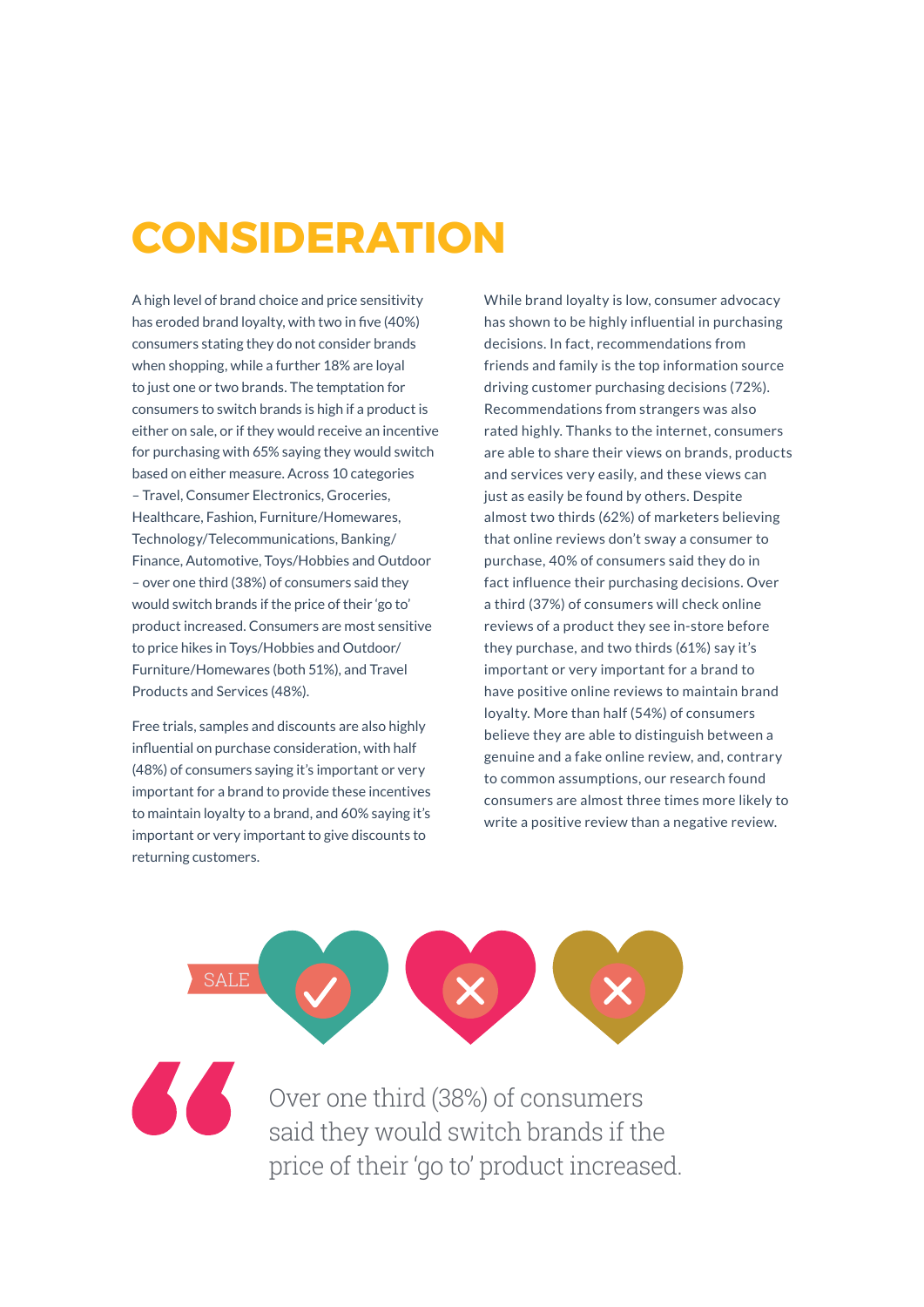## Recommendations for marketers

- **1. Get customers to switch by pulling the Price lever:** Low-wage growth and stagnant household budgets means consumers are highly sensitive to Price, and are open to switching from brands to which they are loyal. This is an opportunity for you, as a marketer, to pull the Price lever – to take market share from key competitors and drive more sales. Marketers should utilise this opportunity by promoting low price points through direct marketing channels – including online, print catalogues, and email.
- **2. Encourage customer reviews:** Online reviews are proven to drive purchasing decisions and sales. For marketers, there are multiple channels to consider.

First, look at integrating customer reviews and recommendations on your website so consumers can rate your products/services as well as your customer service. It's important to show both positive and the less positive reviews for your brand to be perceived as trustworthy and genuine. There are a number of products that can be easily integrated, such as Bazaarvoice or Trust Pilot. Reviews will also help with SEO as sites with reviews are more likely to rank higher in a search result than those without.

It's also a good idea for marketers to seek reviews on external sites – whether it be a brand's social channels, Google Reviews or Trust Pilot. These external sites should be monitored closely and reviews should be responded to promptly, especially if it is negative. Best practice it to respond with a 'thank you for your feedback' then address the issue or encourage them to contact you offline so you can resolve the matter.

Finally, think about how you can encourage customers to leave a review. For example, creating some automatic settings in your email marketing to target people that have recently made a purchase, encouraging them to leave a review of their experience.

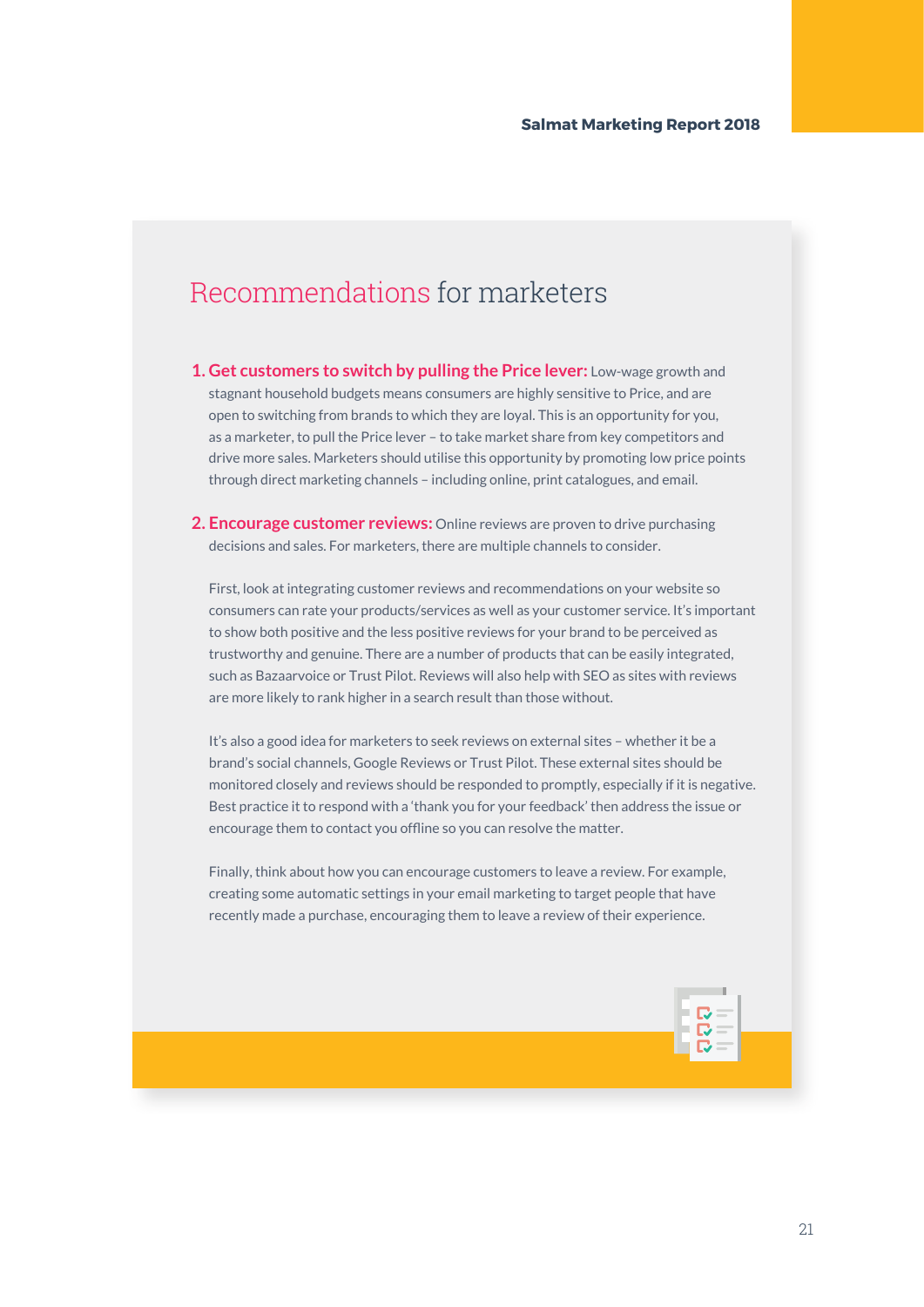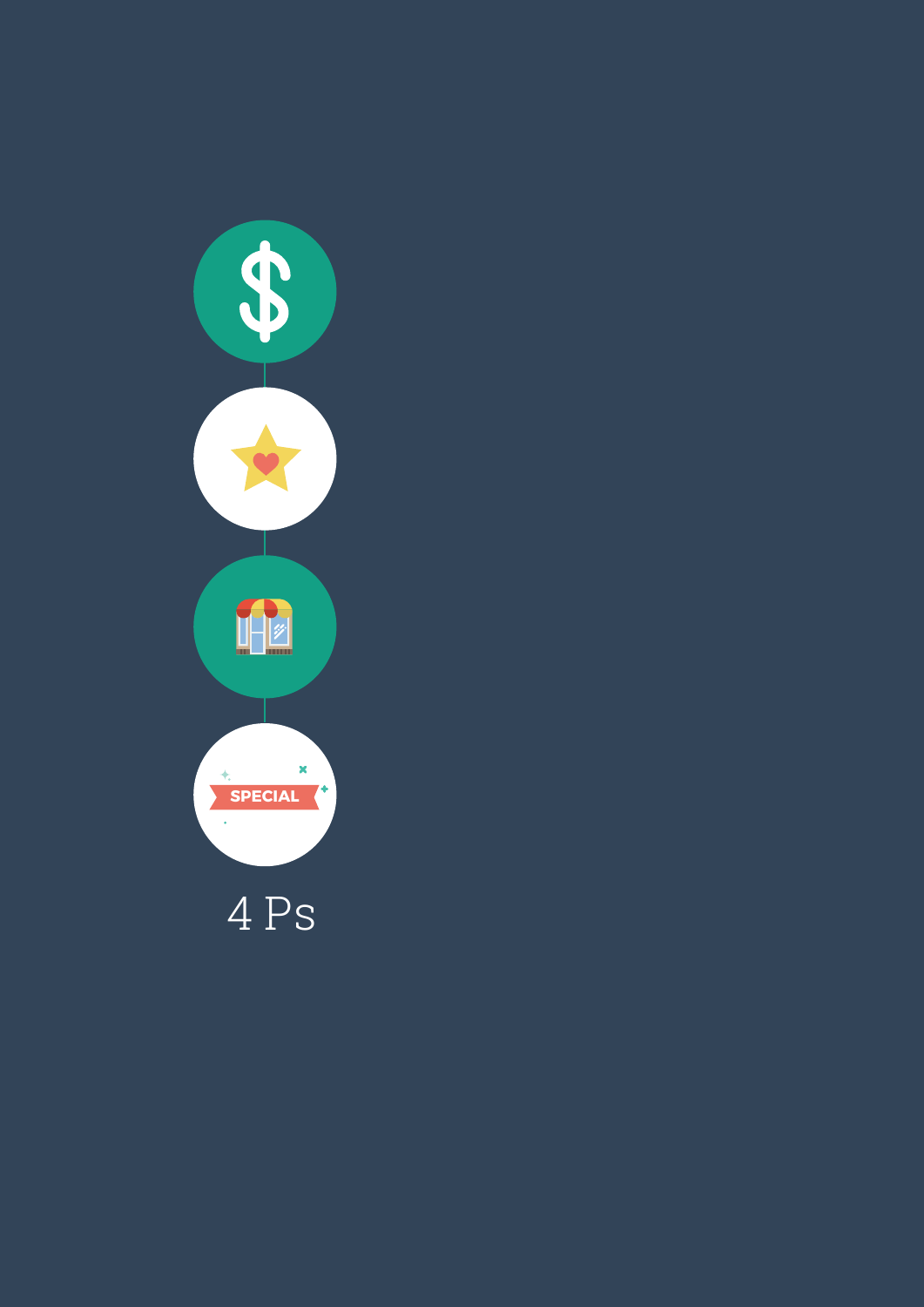# **DECISION 04**

The 4 Ps is a tried and tested model for marketing strategy, and our research reflects this with consumers stating that Price is most critical, followed by Product, Place and Promotion.

Marketers regularly underestimate how sophisticated and informed consumers are, and the time and effort they're willing to invest to ensure they're getting the best deal. Consumers are savvy bargain hunters that do their research and purchase with intent (rather than impulse) and often stick to a strict budget.

Looking at Place, consumers in Australia still prefer bricks and mortar shopping over eCommerce as it enables them to see and feel the product prior to purchase, plus it's immediate, and convenient to shop local. However, many will do their due diligence by researching a product online, compare prices and read reviews. Therefore, it's important marketers embrace a marketing strategy that balances online and offline channels.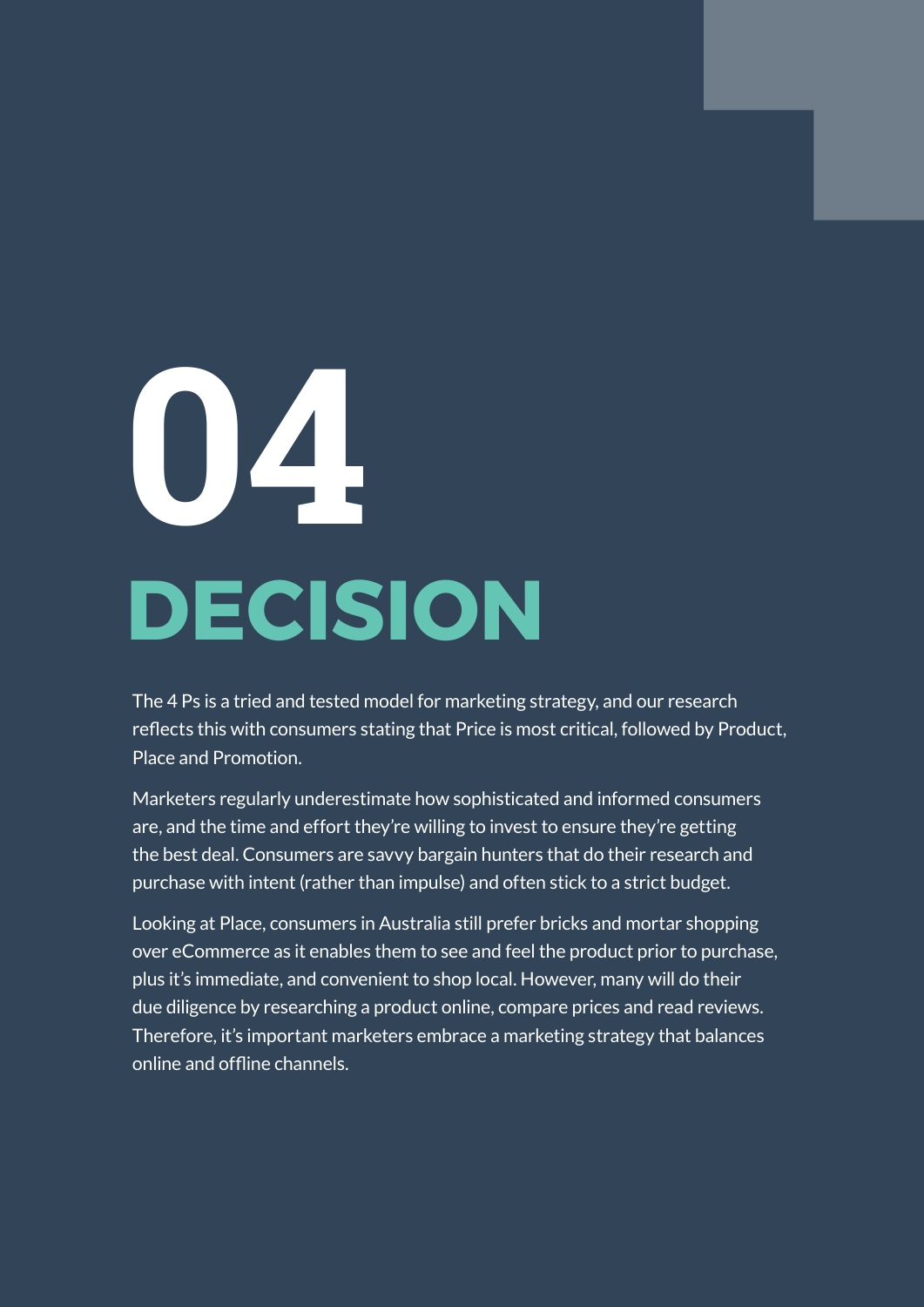# **DECISION**

Price trumps all when it comes to factors influencing purchasing decisions (83%), followed by quality of product (67%) and free shipping (56%). When it comes to maintaining customers' brand loyalty, the majority (85%) of consumers expect brands to offer good value for money and competitive pricing.

#### **Top 3 influences on purchase decisions**

- **1. Price**
- **2. Quality of Product**
- **3. Free Shipping**



Further, contrary to the popular belief among marketers that consumers shop for pleasure (50%) and regularly make impulse buys (54%), shoppers are more savvy than this with only a quarter (25%) of consumers stating they 'always' or 'often' go shopping for pleasure, and make impulse purchases (24%).

#### Consumers are **more savvy** than marketers give them credit for being Percentage of **consumers** who said they do this always or often Percentage of **marketers** that believe consumers do this **Purchase more at the store than originally intended Make impulsive purchases Go shopping just for fun** 56% 54% 50% 31% 24% 25% **When shopping in-store SAVVY SHOPPERS**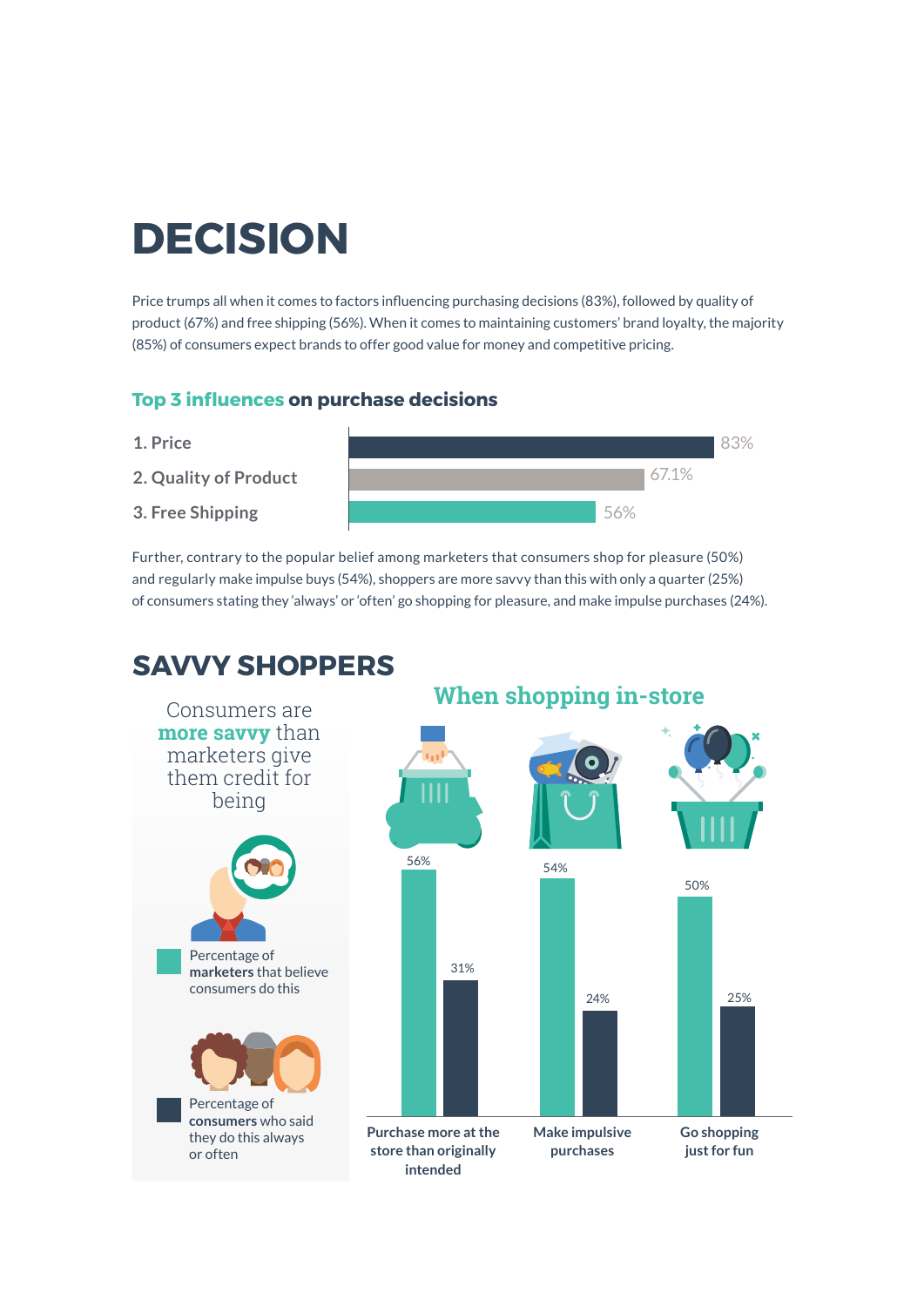#### **Salmat Marketing Report 2018**

The distribution of a product – Place – is also a critical factor for marketing strategy. On average, across all brand categories, half of consumers (49%) prefer to purchase in-store because it's more immediate and they can walk away with the product that day (59%), they can get up close and personal with the product to discern quality (58%), and it's more convenient (51%). Looking at the top reasons why consumers shop online, more than half (54%) say it helps them save money, it's easier and more convenient (50%), saves time (49%) and purchases can be delivered directly to your home or workplace (46%). Additionally, free shipping is key to shaping consumers' overall purchasing decision (56%).



**IN-STORE VS ONLINE**

\*On average, across different product categories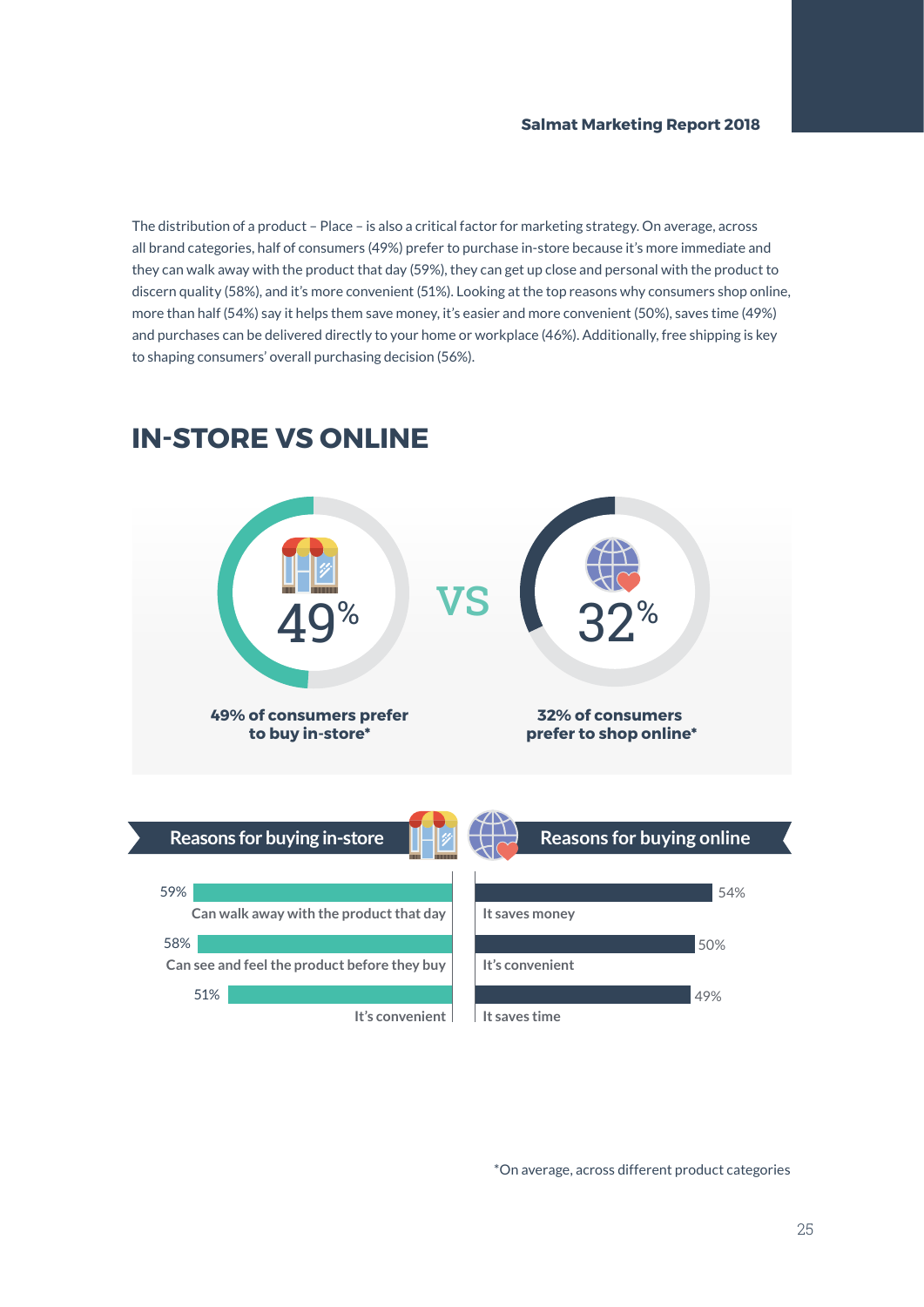## Recommendations for marketers

Utilisation of both online and offline marketing channels are equally important. Australian consumers take the time to research purchases, using a blend of online and offline research to do so. Therefore, marketers should mix traditional and digital marketing channels to reach and convert more customers.

- **1. Make sure your online game is strong:** Our research shows that consumers begin the brand or product discovery journey online or loop back to online to further analyse a product they've seen in-store. Further, mobile optimisation for website is critical, as is investment in SEO and SEM. Beyond this, marketers can drive more sales online by:
	- Offering free shipping, same-day delivery or click and collect services: this will become increasingly critical in the post Amazon-era, as consumers' expectations around quick and easy delivery increase.
	- Offer free returns to remove the barrier for consumers that want to experience the product before purchase. By allowing customers to return items in-store, you can continue to engage the consumer and up-sell in the store environment.
	- Provide samples: send free samples via letterbox marketing to satisfy consumers' desire to see, touch and try a product before they choose to purchase.
- **2. Don't forget offline marketing:** despite the rise of eCommerce, consumers still prefer to purchase in-store. Hyper local letterbox campaigns can be highly beneficial to target customers close to bricks and mortar stores to boost sales. A good example of this is a letterbox sampling campaign implemented for a major haircare brand, where sales had been in decline despite significant market growth globally. The brand partnered with Salmat to implement a letterbox sampling campaign, to entice potential customers to purchase the product. The campaign saw an average 43% increase in sales across stores during the key campaign week, and a 12% increase in the 10 weeks post-campaign.
- **3. Connect the two:** Your online and offline assets need to complement each other, and work in harmony. For example Howard's Storage World used to design its catalogue based on assumptions and historical sales. However, when it used Lasoo's dynamic engagement insights from its digital catalogues, the company was able to not only improve its catalogue design, but also help franchisees stock their stores more strategically.

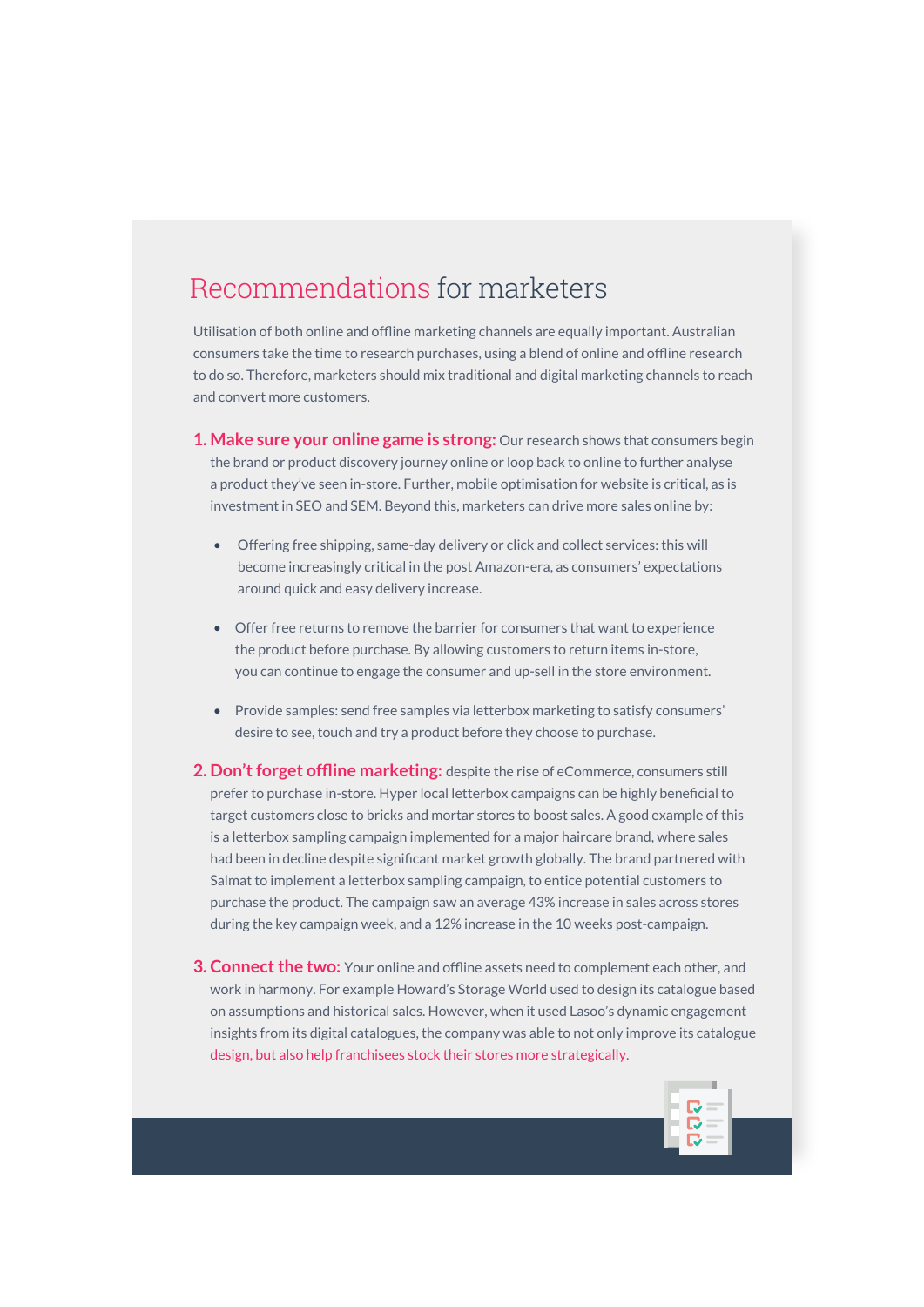# Success Story: **SAMPLING**

#### **Business challenge**

Sales for a major haircare brand had been in decline internationally, despite significant market growth broadly.

#### **The haircare brand partnered with Salmat to:**

- Identify and target relevant households with a letterbox campaign utilising geographic and demographic data
- Distribute a compelling sample and discount offer to entice potential customers to purchase the product
- Analyse the sampling campaign, in conjunction with research company IRi, to track campaign impact against a predetermined benchmark

#### **Results**



**43.2% increase in sales in key campaign activity week**



**+11.9% increase in sales in the 10 weeks post-campaign**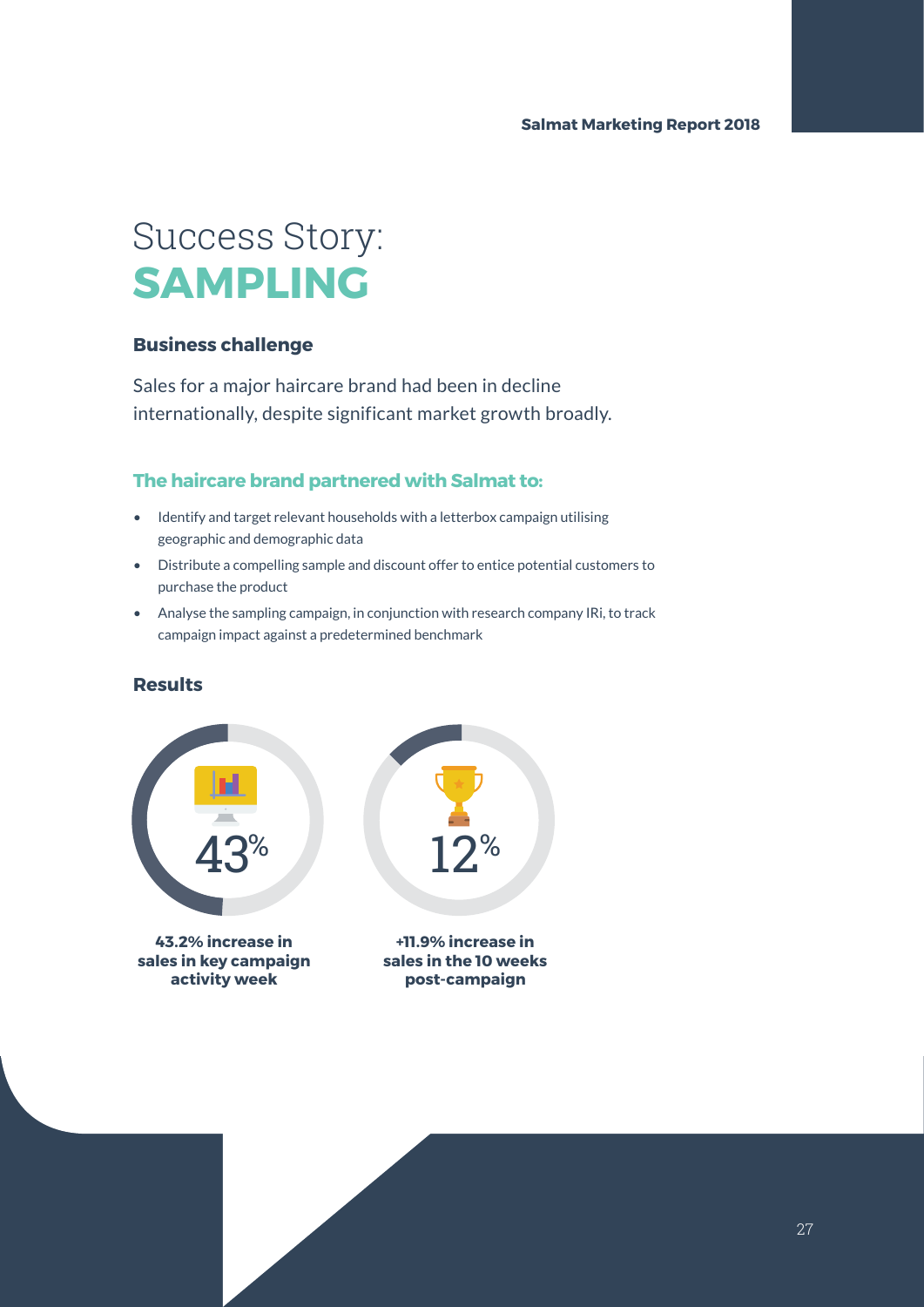# Success Story: **CATALOGUES**

#### **Business challenge**

Howards Storage World designed its catalogue based on assumptions and historical sales. It wanted to gauge what products and information its customers were most interested in reading within the catalogue.

#### **Howards Storage World partnered with Salmat through its catalogue shopping portal, Lasoo to:**

• Analyse the customer experience of the digital catalogues by utlising Lasoo's comprehensive analytics

#### **Results**

- Data-driven insights has helped inform the design of catalogues for Howard Storage World
- Analytics have assisted franchisees to stock their stores more strategically

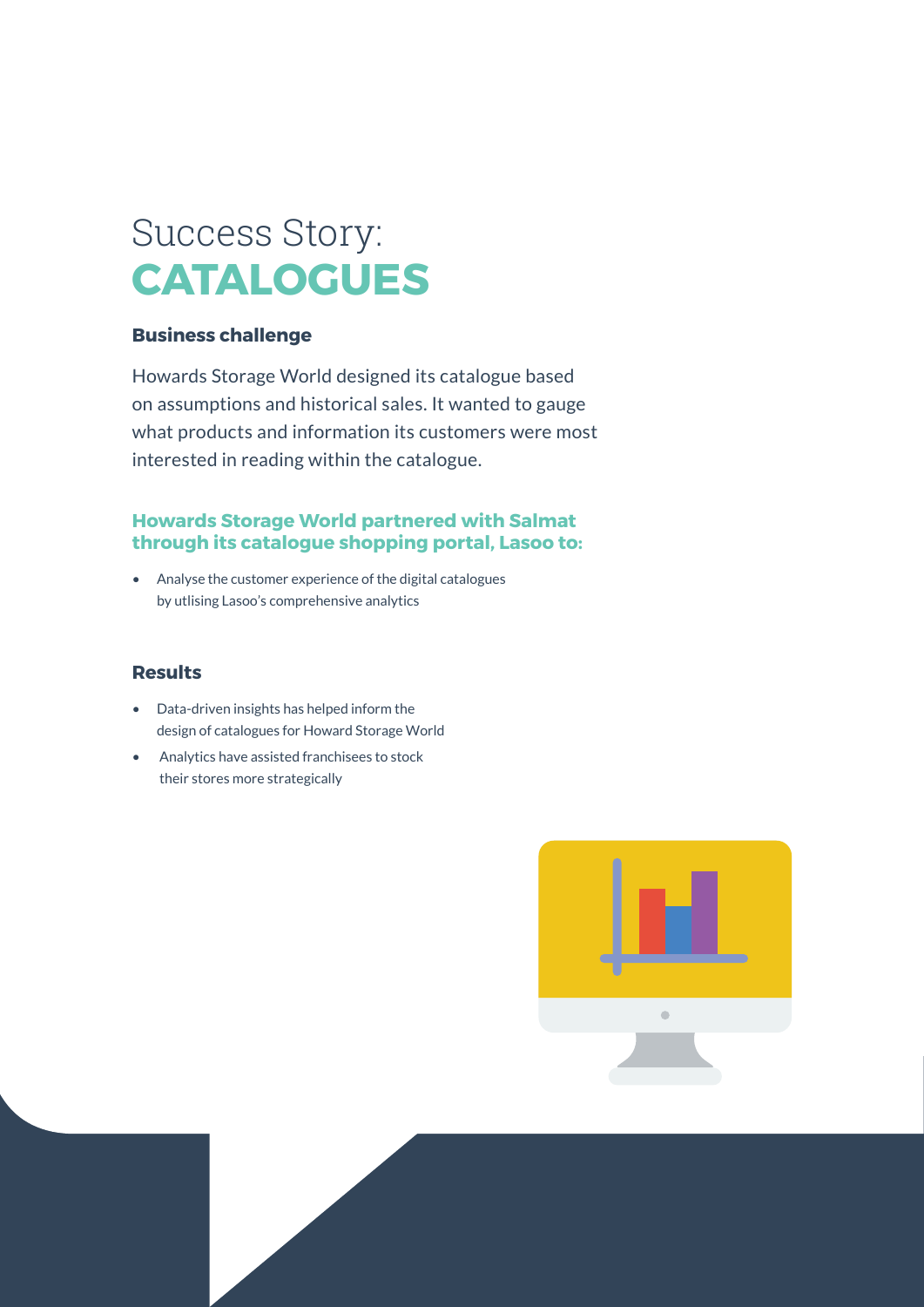Marketers have a crucial role to play to ensure brands retain their market position, to build value for consumers and drive future sales.

Our research has shown that the 4 Ps model is a critical guide for future marketing strategy, and marketers should be using the framework as a foundation for every marketing campaign. It's also important for marketers to measure the impact of each and every campaign to analyse ROI, and better inform their target customers' journey from discovery to purchase.

When it comes to channel investment, the smart marketers will analyse how their customers are making purchasing decisions, and use a blend of traditional and digital channels to reach more people and convert more sales. On the digital front, marketers should boost investment in website and eCommerce channels, and invest more where customers begin the brand or product discovery journey – through SEO and SEM.

Offering free shipping, same day delivery and free returns will help boost online sales and only become more important in a post-Amazon era. Offline, marketers should consider local letterbox marketing, catalogues, product sampling and TV advertising.

Finally, don't underestimate the power of customer reviews to build trust and credibility for your brand. Encourage customer reviews by having the right structures in place on your company website, or externally through social, Google reviews or an external provider.

Encourage customer reviews by having the right structures in place on your company website, or externally through social, Google reviews or an external provider.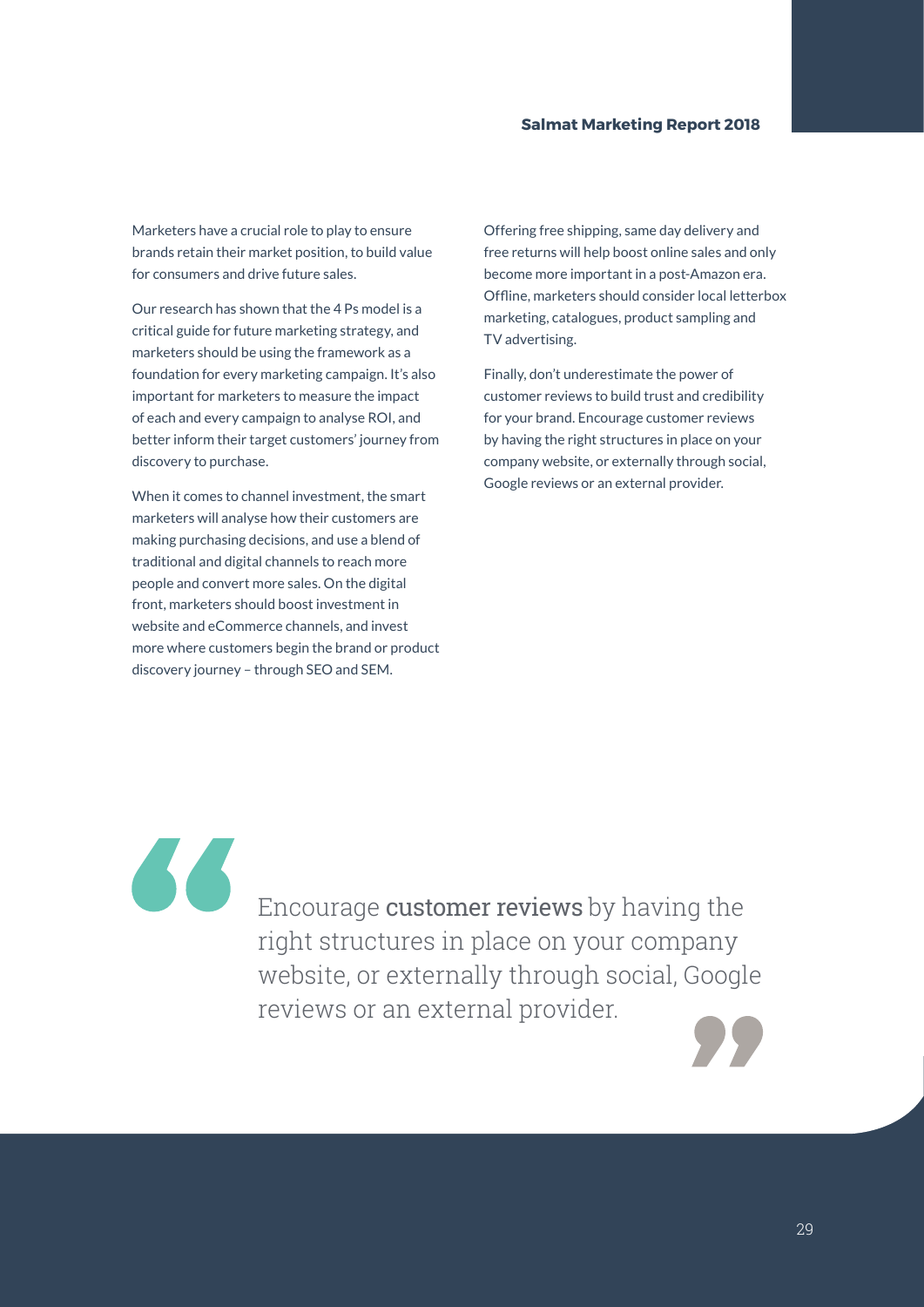# **ABOUT SALMAT**

Salmat is a leading Australian marketing services business. We partner with our clients to help them with the constant pressure of acquiring and servicing their customers, week-in, week-out. With media, digital and customer service capabilities, we have the right solutions for our clients, enabling them to Reach, Convert and Serve more customers.